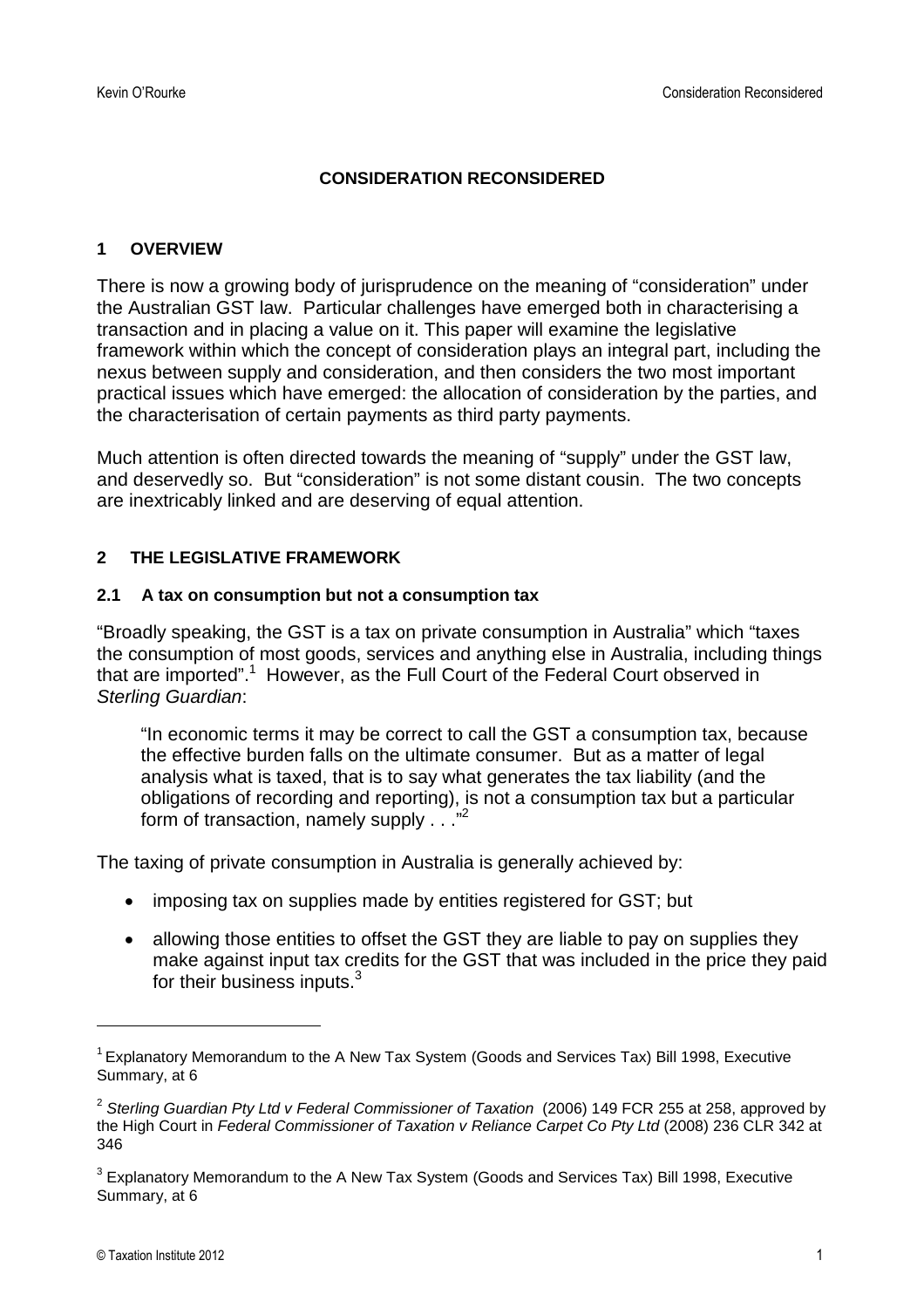In this way GST is effectively a tax on 'final' private consumption in Australia. $4$  But it may be more accurate to say that GST is a tax on final private consumption *expenditure*, or its non-monetary equivalent, since it will be apparent that without consideration there will be no tax.

The general scheme of the Australian GST has been described by Hill J in *ACP Publishing Pty Ltd v Commissioner of Taxation*:

The GST is, in essence, the tax known in most countries as value added tax, a name which, perhaps, best describes the essence of the tax. The characteristics of a value added tax were aptly described by the European Court of Justice in *Dansk Denkavit ApS v Skatteministeriet* [1994] 2 CMLR 377 at 394-5 as being that it 'applies generally to transactions relating to goods or services; it is proportional to the price of those goods or services; it is charged at each stage of the production and distribution process; and finally it is imposed on the added value of goods and services, since the tax payable on a transaction is calculated after deducting the tax paid on the previous transaction.

These characteristics are displayed in the Australian legislation by the tax ('output tax') being levied, in effect, upon substantially all supplies (referred to in the GST Act as 'taxable supplies') being generally, although not exclusively, supplies of goods or services made by a registered person, or person required to be registered, for consideration . . . and the deduction referred to in *Dansk* (popularly known as an 'input tax credit') being given to a registered person, or person required to be registered, who makes a creditable acquisition, as that expression is defined.<sup>[5](#page-1-1)</sup>

In *HP Mercantile Pty Limited v Commissioner of Taxation[6](#page-1-2)* , his Honour (with whom Stone J and Allsop J agreed) elaborated as follows:

The genius of a system of value added taxation, of which the GST is an example, is that while tax is generally payable at each stage of commercial dealings ('supplies') with goods, services or other 'things', there is allowed to an entity which acquires those goods, services or other things as a result of a taxable supply made to it, a credit for the tax borne by that entity by reference to the output tax payable as a result of the taxable supply. That credit, known as an input tax credit, will be available, generally speaking, so long as the acquirer and the supply to it (assuming it was a 'taxable supply') satisfied certain conditions, the most important of which, for present purposes, is that the acquirer make the acquisition in the course of carrying on an enterprise and thus, not as a consumer. The system of input tax credits thus ensures that while GST is a multi-stage tax, there will ordinarily be no cascading of tax. It ensures also that the tax will be payable, by each supplier in a chain, only upon the value added by that supplier.<sup>[7](#page-1-3)</sup>

<span id="page-1-0"></span><sup>&</sup>lt;sup>4</sup> Explanatory Memorandum to the A New Tax System (Goods and Services Tax) Bill 1998, Executive Summary, at 6

<span id="page-1-1"></span><sup>5</sup> [2005] FCAFC 57 at [2]-[3]

<span id="page-1-2"></span><sup>6</sup> [2005] FCAFC 126

<span id="page-1-3"></span> $^{7}$  [2005] FCAFC 126 at [13]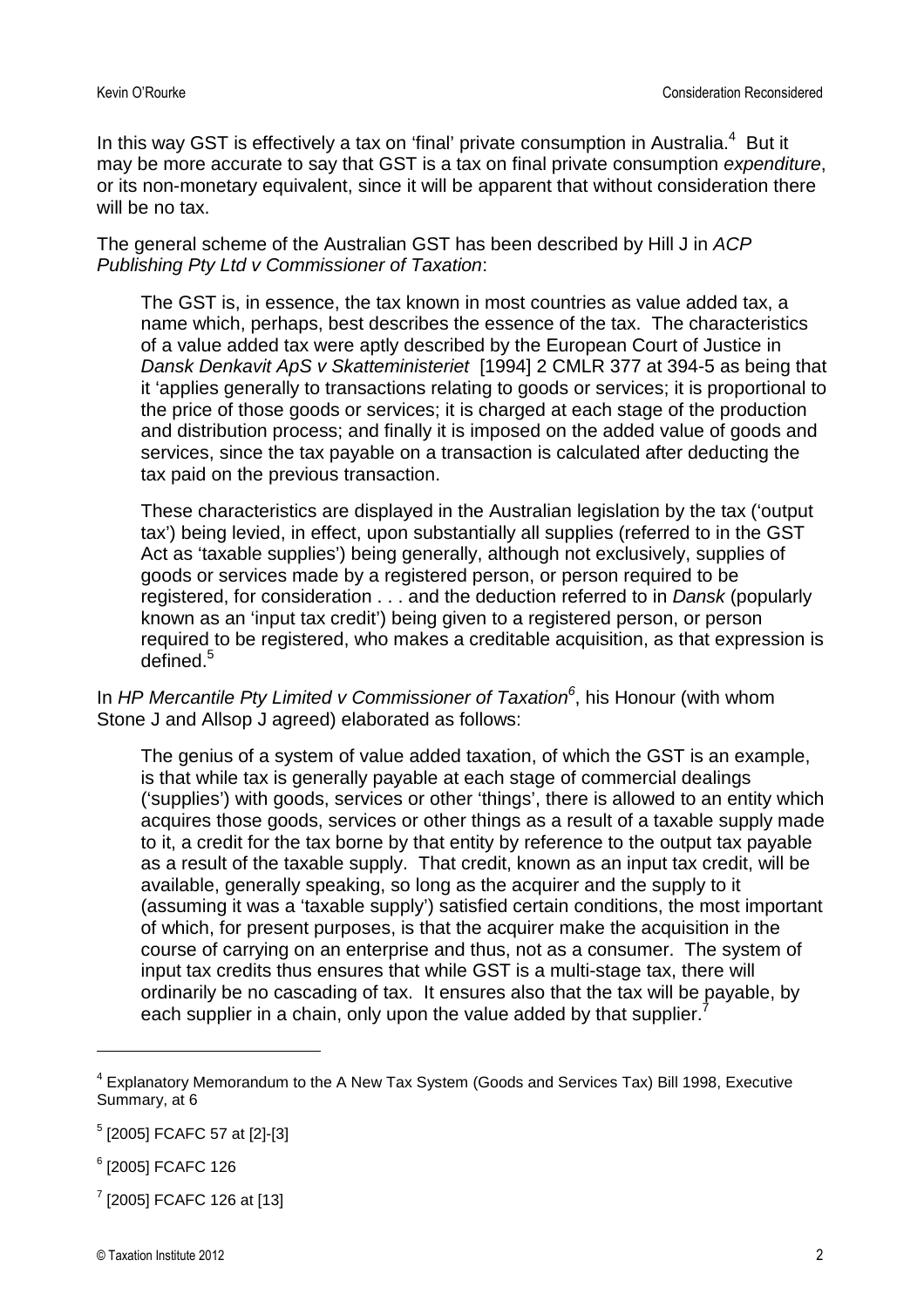In this legislative framework, consideration serves two broad purposes. First, when furnished by a private consumer (or entity unable to claim an input tax credit) it is the measure of consumption. Second, when furnished by an intermediate trader entitled to claim an input tax credit, it is a measure of that trader's credit entitlement and, when offset against GST payable, forms part of the measure of the value added by the intermediate trader.

### **2.2 The legislative provisions**

Within the basic rules in Chapter 2 of the GST Act, are the central provisions in Part 2-1. "GST is payable on taxable supplies and taxable importations",<sup>[8](#page-2-0)</sup> while "entitlements to input tax credits arise on creditable acquisitions and creditable importations."<sup>[9](#page-2-1)</sup> "Amounts of GST and amounts of input tax credits are set off against each other to produce a net amount for a tax period (which may be altered to take account of adjustments)."<sup>[10](#page-2-2)</sup>

Part 2-2 of the GST Act is also within the basic rules and is headed "Supplies and acquisitions". This Part contains only Division 9, entitled "Taxable supplies", and Division [11](#page-2-3), entitled "Creditable acquisitions".<sup>11</sup> Relevantly, you make a "taxable supply" if "you make the supply for consideration".[12](#page-2-4)

A supply in turn "is any form of supply whatsoever."<sup>[13](#page-2-5)</sup> The Explanatory Memorandum states that this definition "is defined broadly and is intended to encompass supplies as widely as possible."<sup>[14](#page-2-6)</sup> The ordinary meaning of the term "supply" is then expanded by the statute to include, among other things, rights, obligations, information and financial supplies.<sup>[15](#page-2-7)</sup>

A supply "does not include a supply of money unless the money is provided as consideration for a supply that is a supply of money."[16](#page-2-8) This provision is designed to ensure that the payment of money as consideration for goods, services, rights or other things, is not itself a supply or acquisition unless, for example, it forms part of a foreign exchange transaction.<sup>1</sup>

<span id="page-2-2"></span> $10$  GST Act, s 7-5

<span id="page-2-3"></span><sup>11</sup> The headings to Parts and Divisions form part of the Act: GST Act, s 182-1(1)

<span id="page-2-4"></span> $12$  GST Act, s 9-5(a)

<span id="page-2-5"></span> $13$  GST Act, s 9-10(1)

<span id="page-2-6"></span> $14$  Explanatory Memorandum to the A New Tax System (Goods and Services Tax) Bill 1998, paragraph 3.6

<span id="page-2-7"></span><sup>15</sup> GST Act, s9-10(2)

<span id="page-2-8"></span> $16$  GST Act, s 9-10(4)

<span id="page-2-9"></span><sup>17</sup> See, for example, *Travelex Ltd v Federal Commissioner of Taxation* (2010) 241 CLR 510

<span id="page-2-0"></span> $8$  GST Act, s 7-1(1)

<span id="page-2-1"></span> $<sup>9</sup>$  GST Act, s 7-1(2)</sup>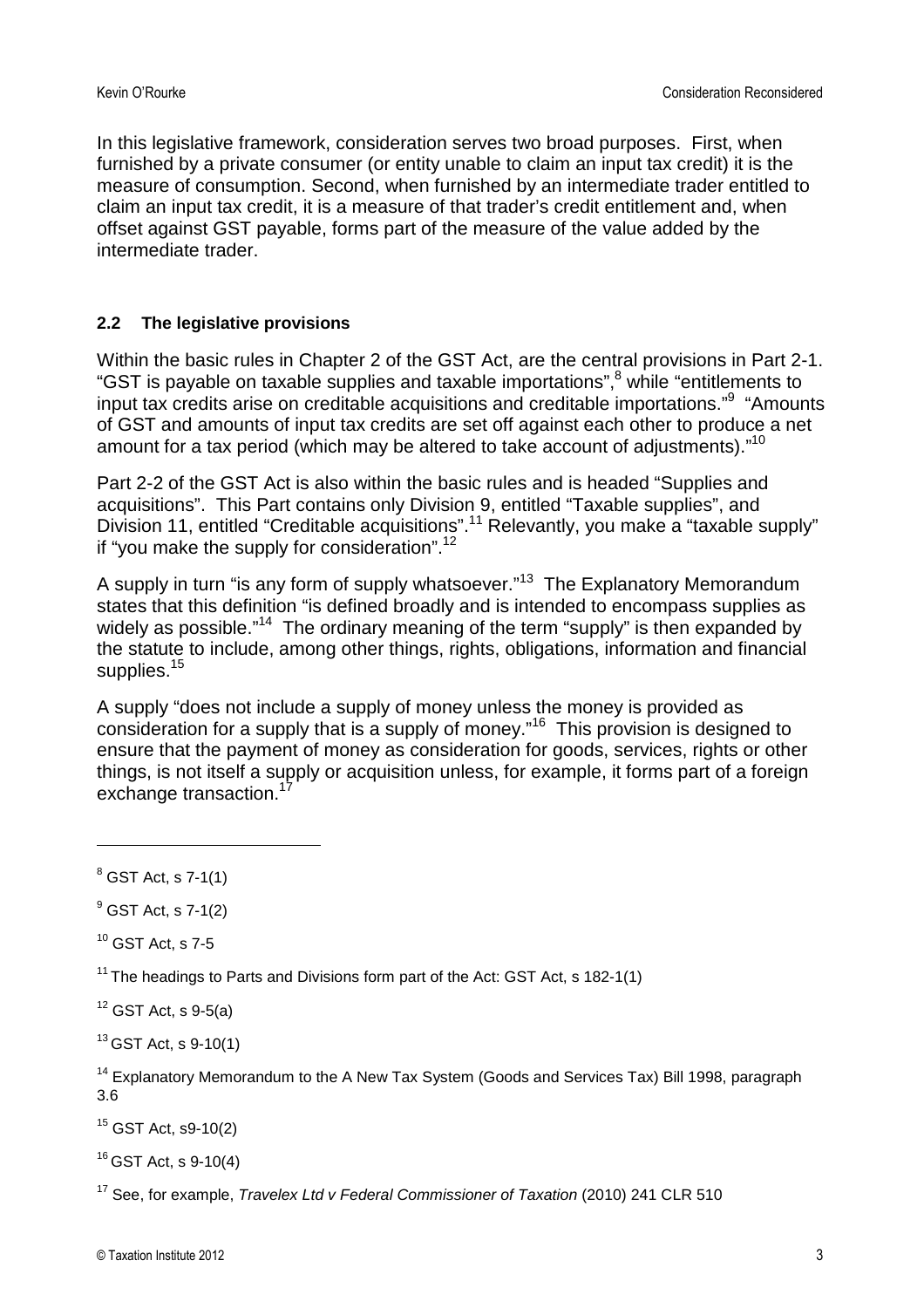The expression "consideration" is defined expansively in section 9-15 to include:

(a) any payment, or any act or forbearance, in connection with a supply of anything; and

(b) any payment, or any act or forbearance, in response to or for the inducement of a supply of anything.  $18$ 

It does not matter whether the payment, act or forbearance was voluntary, or whether it was by the recipient of the supply.<sup>[19](#page-3-1)</sup> Nor does it matter whether the payment, act or forbearance was in compliance with a court or tribunal order, or in compliance with a settlement relating to proceedings before a court or tribunal.<sup>[20](#page-3-2)</sup>

The recently enacted section 9-17, applicable from 1 July 2012, provides four specific exclusions to the definition of "consideration".[21](#page-3-3) First, if a right or option to acquire a thing is granted, then the consideration for the supply of the thing on the exercise of the right or option is limited to any additional consideration provided. If there is no additional consideration, then there is no consideration for the supply.<sup>[22](#page-3-4)</sup> Second, making a gift to a non-profit body is not the provision of consideration.[23](#page-3-5) Third, a payment made by a government related entity to another government related entity is not the provision of consideration if the payment is covered by an appropriation under an Australian law (or is made under a specified intergovernmental health agreement), and satisfies the "non-commercial"test[.](#page-3-6) $24$  Fourth, a payment is not consideration if the payment is made by a government related entity to another government related entity and the payment is of a kind specified in the regulations. $25$ 

The relevant entity must pay the GST payable on any taxable supply that it makes.  $26$ The amount of GST on a taxable supply is 10% of the "value" of the taxable supply,  $27$ where the value of the taxable supply equals 10/11ths of the "price".<sup>[28](#page-3-10)</sup> "Price" in turn is the sum of (a) so far as the consideration for the supply is consideration expressed as an amount of money – the amount (without any discount for the amount of GST (if any) payable on the supply); and (b) so far as the consideration is not consideration

<span id="page-3-3"></span> $21$  See GST Act, s9-15(3) (now repealed) for tax periods before 1 July 2012

<span id="page-3-4"></span><sup>22</sup> GST Act, s9-17(1)

<span id="page-3-5"></span> $23$  GST Act, s9-17(2)

<span id="page-3-6"></span><sup>24</sup> GST Act, s9-17(3); see also *TT-Line Company Pty Ltd v Commissioner of Taxation* [2009] FCAFC 178 (decided under the former s9-15(3)(c))

<span id="page-3-7"></span><sup>25</sup> GST Act, s9-17(4)

<span id="page-3-8"></span> $26$  GST Act, s 9-40

<span id="page-3-9"></span> $27$  GST Act, s 9-70

<span id="page-3-10"></span><sup>28</sup> GST Act, s 9-75(1)

<span id="page-3-0"></span><sup>18</sup> GST Act, s9-15(1)

<span id="page-3-1"></span><sup>19</sup> GST Act, s9-15(2)

<span id="page-3-2"></span> $20$  GST Act, s9-15(2A)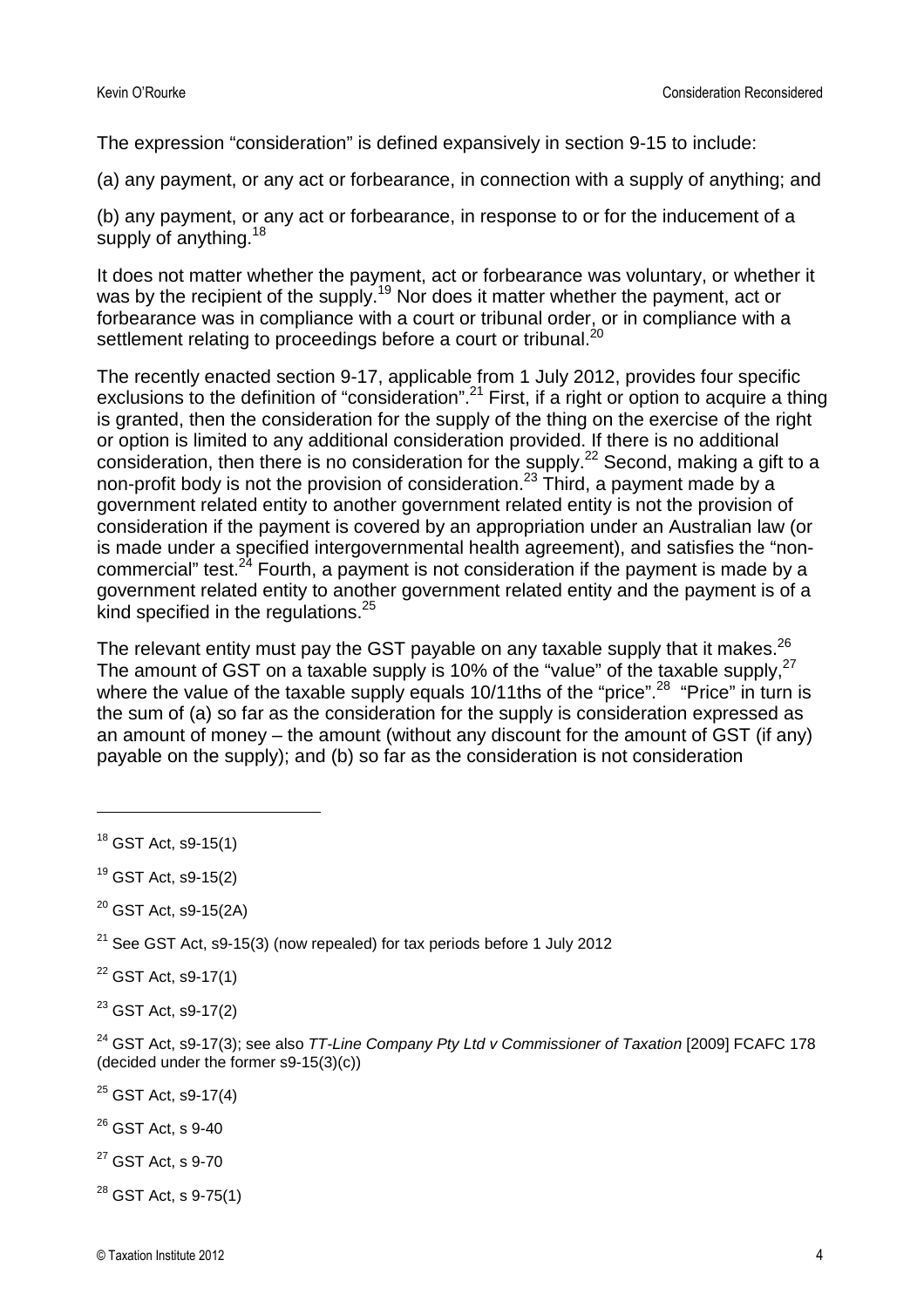expressed as an amount of money – the GST inclusive market value of that consideration.[29](#page-4-0)

Turning then to inputs, or acquisitions, Division 11 of Part 2-2 of the GST Act is headed "Creditable acquisitions". You make a creditable acquisition if, relevantly, "you provide, or are liable to provide, consideration for the supply".<sup>[30](#page-4-1)</sup>

An entity is entitled to an input tax credit for any creditable acquisition that it makes. $31$ An acquisition is "any form of acquisition whatsoever."<sup>[32](#page-4-3)</sup> As with "supply", the Explanatory Memorandum to the GST Act states that this definition "is defined broadly and is intended to encompass acquisitions as widely as possible."<sup>[33](#page-4-4)</sup>

The amount of the input tax credit for a creditable acquisition is an amount equal to the GST payable on the supply of the thing acquired. However, the amount of the input tax credit is reduced if the acquisition is only partly creditable,  $34$  such as where you make the acquisition only partly for a creditable purpose, or you provide, or are liable to provide, only part of the consideration for the acquisition.<sup>[35](#page-4-6)</sup>

### **3 THE NEXUS BETWEEN SUPPLY AND CONSIDERATION**

### **3.1 Supply "for" consideration – the technical view**

It is necessary to identify both "supply" and "consideration", and then identify a relevant connection between them. But how strong must that connection be? And what does the expression "for" tell us?

These issues were recently canvassed in a stamp duty context before Pagone J in the Lend Lease Development case.<sup>[36](#page-4-7)</sup> The primary task was to identify "the consideration (if any) for the dutiable transaction".<sup>[37](#page-4-8)</sup> His Honour stated:

The fundamental enquiry in each case was what had been received as consideration "for" the dutiable transaction. That inquiry required an evaluation of the nexus between the consideration and the transfer. It will not be sufficient that there be some connection between consideration and transfer to conclude that one

<span id="page-4-4"></span><sup>33</sup> Explanatory Memorandum to the A New Tax System (Goods and Services Tax) Bill 1998, paragraph 3.21

<span id="page-4-5"></span><sup>34</sup> GST Act, s 11-25

<span id="page-4-6"></span> $35$  GST Act, s 11-30(1)

<span id="page-4-7"></span><sup>36</sup> *Lend Lease Development Pty Ltd v Commissioner of State Revenue* [2012] VSC 108

<span id="page-4-8"></span><sup>37</sup> *Duties Act 2000* (Vic), section 20(1)(a)

<span id="page-4-0"></span> $29$  GST Act, s 9-75(1)

<span id="page-4-1"></span> $30$  GST Act, s 11-5(c)

<span id="page-4-2"></span><sup>31</sup> GST Act, s 11-20

<span id="page-4-3"></span> $32$  GST Act, s 11-10(1)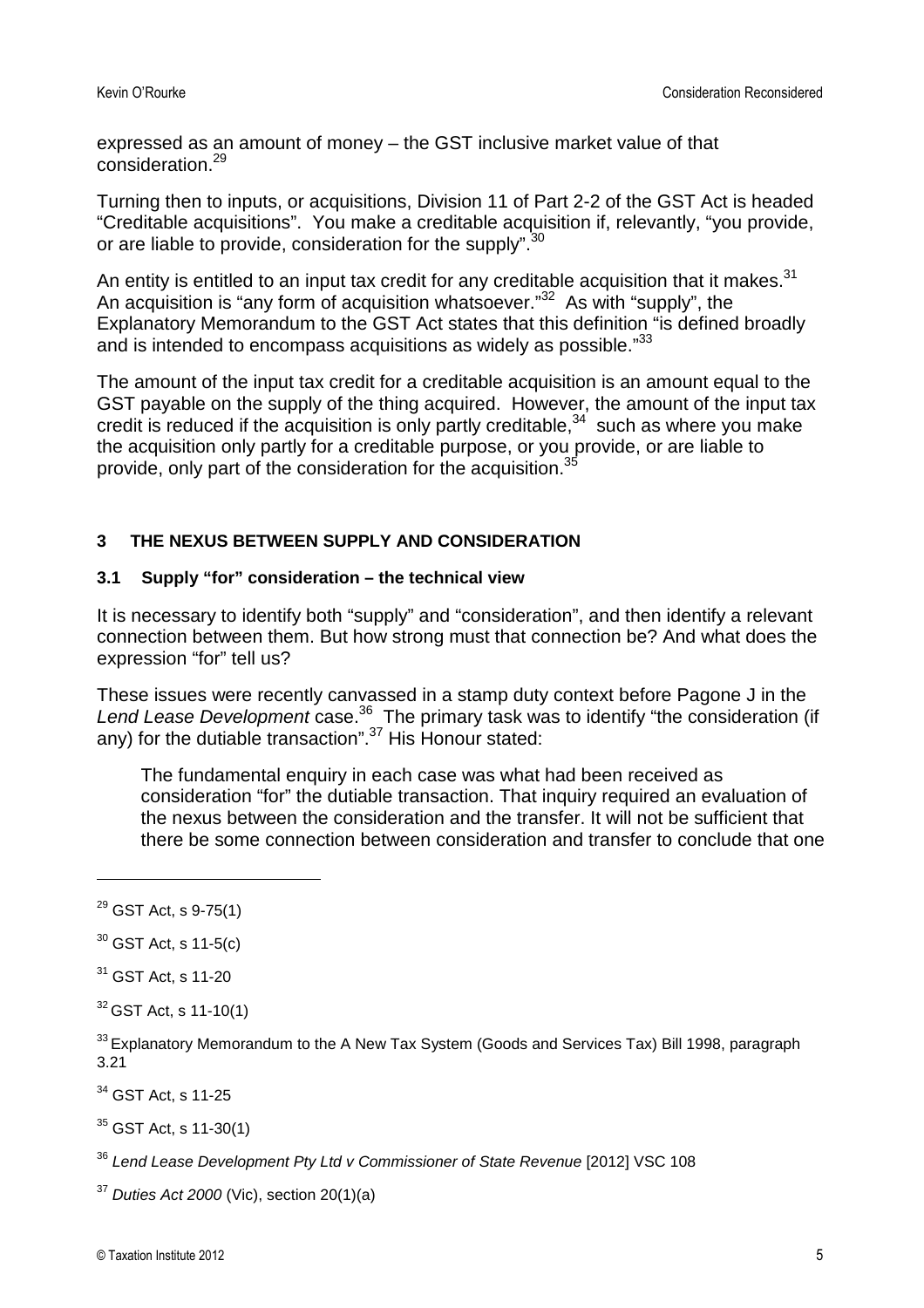is "for" the other. The legislative policy evident in s20(1) is to require a particular connection between transfer and consideration for duty to be imposed. It has not adopted as the required connection that the consideration be "in respect of", "in connection with" or "in relation to" the transfer which may be thought to require something less than when the connection required by providing that the consideration must be "for" the transfer. Even when the connection required may be that something be "in respect of" (or like expression) something else, the nexus between the two would need to be material and based upon rational and discernible links.<sup>[38](#page-5-0)</sup>

Absent other considerations, the expression "for" will require a stronger connection than, say, the expression "in respect of". Neverthless, the context within which the expression "for" is used in section 9-5(a) of the GST Act may tell us a different story.

The expression "consideration" in section 9-15(1) includes any payment, act or forbearance "in connection with", "in response to" or "for the inducement of" a supply of anything. It would seem incongruous that the strength of the nexus in section 9-5(a) should be different to that in section 9-15(1). The better view would be that the expression "for" in section 9-5(a), in the context in which it appears, should be read as importing those connecting expressions appearing in section 9-15(1). As Pagone J observed above, this still requires the nexus "to be material and based upon rational and discernible links". In *Travelex*, French CJ and Hayne J stated:

It may readily be accepted that "in relation to" is a phrase that can be used in a variety of contexts, in which the degree of connection that must be shown between the two subject matters joined by the expression may differ. . . It may also be accepted that "the subject matter of the enquiry, the legislative history, and the facts of the case" are all matters that will bear upon the judgment of what relationship must be shown in order to conclude that there is a supply "in relation to" rights. $39$ 

As an aside, the phrase "in connection with" may well be responsible for the "practical business test" which has permeated the GST jurisprudence. The test derives from the judgment of Kitto J in *Berry's* case,<sup>[40](#page-5-2)</sup> which concerned a provision which included in a taxpayer's assessable income a "premium" defined to be "any consideration in the nature of a premium, fine or foregift payable to any person for or in connection with the grant or assignment by him of a lease . . ." His Honour considered that the words "in connection with" in that provision were satisfied if there was a "substantial relation, in a practical business sense" between the payment on the one hand, and the grant or assignment of the lease, on the other hand.<sup>[41](#page-5-3)</sup>

<span id="page-5-0"></span><sup>38</sup> *Lend Lease Development Pty Ltd v Commissioner of State Revenue* [2012] VSC 108 at [12] (footnotes omitted)

<span id="page-5-1"></span><sup>39</sup> *Travelex v Commissioner of Taxation* [2010] HCA 33 at [25] per French CJ and Hayne J, citing *HP Mercantile Pty Ltd v Commissioner of Taxation* [2005] FCAFC 126; (2005) 143 FCR 553 at [35] per Hill J

<span id="page-5-2"></span><sup>40</sup> *Berry v Federal Commissioner of Taxation* (1953) 89 CLR 653; [1953] HCA 70

<span id="page-5-3"></span><sup>41</sup> *Berry v Federal Commissioner of Taxation* (1953) 89 CLR 653 at 659; [1953] HCA 70, referred to in *TT-Line Company Pty Ltd v Commissioner of Taxation* [2009] FCAFC 178 at [43] per Edmonds J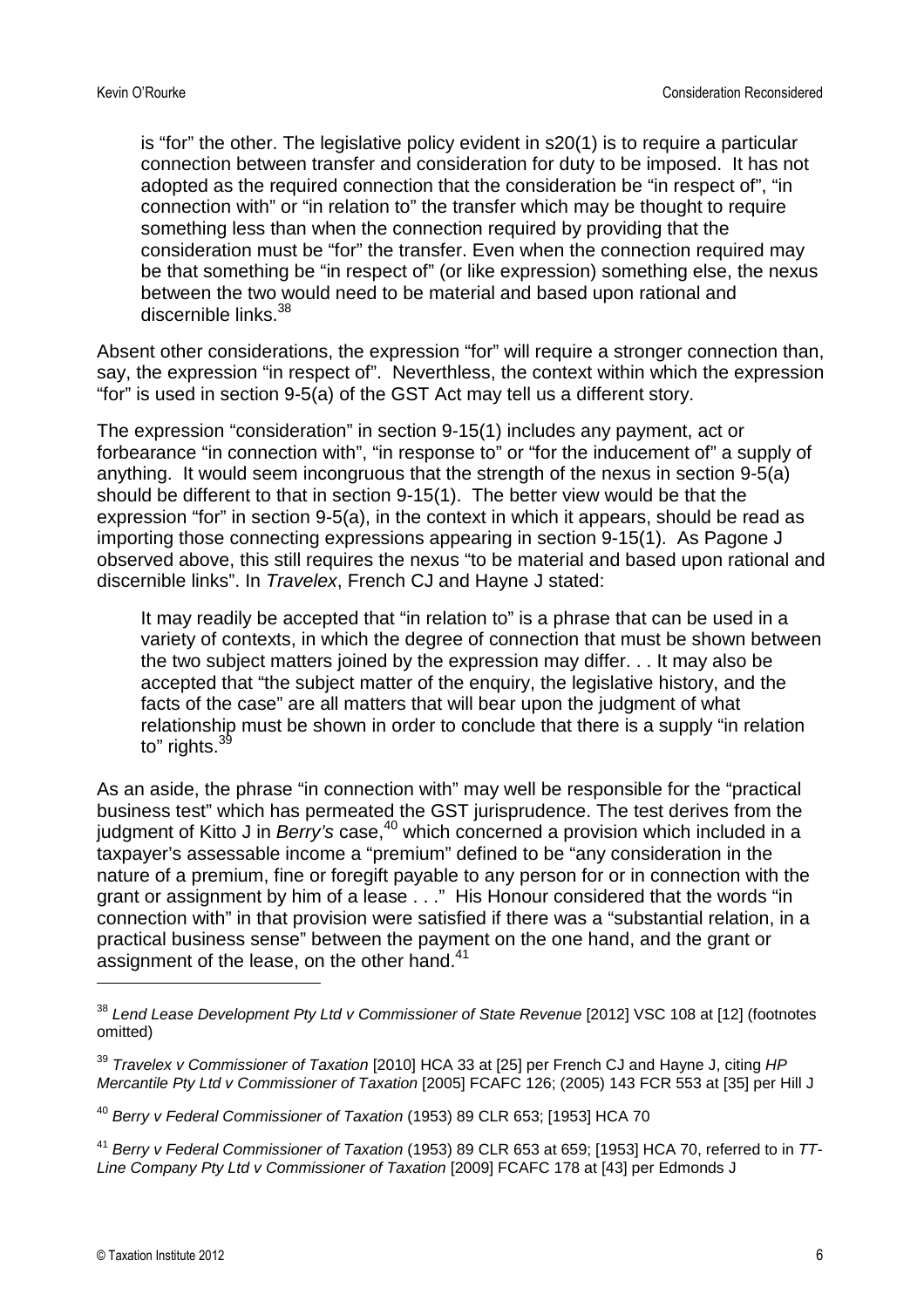#### **3.2 Supply "for" consideration – the practical view**

The definition of "supply" is so wide that there is a veritable universe of supplies. In a practical sense it is often necessary to look first to consideration to narrow down the universe. That is, once you have identified the consideration you begin to identify which supply it might be attached to. This was alluded to in argument before the Full Court of the Federal Court in *Qantas*:

PERRAM J: In the Act, consideration is always logically linked to supply. So once you've identified the consideration, which is for something, once you've identified that in the facts, that must necessarily link to a supply, possibly more than one supply . . . So there's always a unity between consideration on the one hand and supplies on the other. And it may be that you can get to the same place, starting in two different locations. You may be able to work out the consideration by identifying the supplies or you may be able to work out the supplies by identifying theconsideration[.](#page-6-0) It may be wrapped up in that way. $42$ 

And later:

PERRAM J: . . . there could be dozens of supplies in any particular transaction. Of that pool of supplies, only a few may be called to section 9-10 and turn out to be taxable supplies.<sup>[43](#page-6-1)</sup>

Earlier, in *Reliance Carpets*, the High Court appeared to approach the task in much the same way. First, by noting that there were many supplies but only one taxable supply:

The composite expression "a taxable supply" is of critical importance for the creation of a liability to GST. In the facts and circumstances of a given case there may be disclosed consecutive acts each of which answers the statutory description of "supply", but upon examination it may appear that there is no more than one "taxable supply".<sup>[44](#page-6-2)</sup>

And second, by focusing on consideration as a starting point for analysis:

Had the taxpayer made a taxable supply, ie a "supply for consideration"?

First, as to the consideration. The payment of the deposit by the purchaser to the taxpayer was "in connection with" a supply by the taxpayer, within the meaning of the definition of "consideration" in s9-15(1)(a) of the Act. That connection is readily seen from the circumstance that, with the receipt of the written notice of the exercise of the option by the purchaser . . . the payment of the deposit obliged the

<span id="page-6-0"></span><sup>42</sup> *Qantas Airways Ltd v Commissioner of Taxation*, Full Court Transcript, page 60.

<span id="page-6-1"></span><sup>43</sup> *Qantas Airways Ltd v Commissioner of Taxation*, Full Court Transcript, page 61

<span id="page-6-2"></span><sup>44</sup> *Commissioner of Taxation v Reliance Carpet Co Pty Ltd* (2008) 236 CLR 342 at 346; [2008] HCA 22, per Gleeson CJ, Gummow, Heydon, Crennan and Kiefel JJ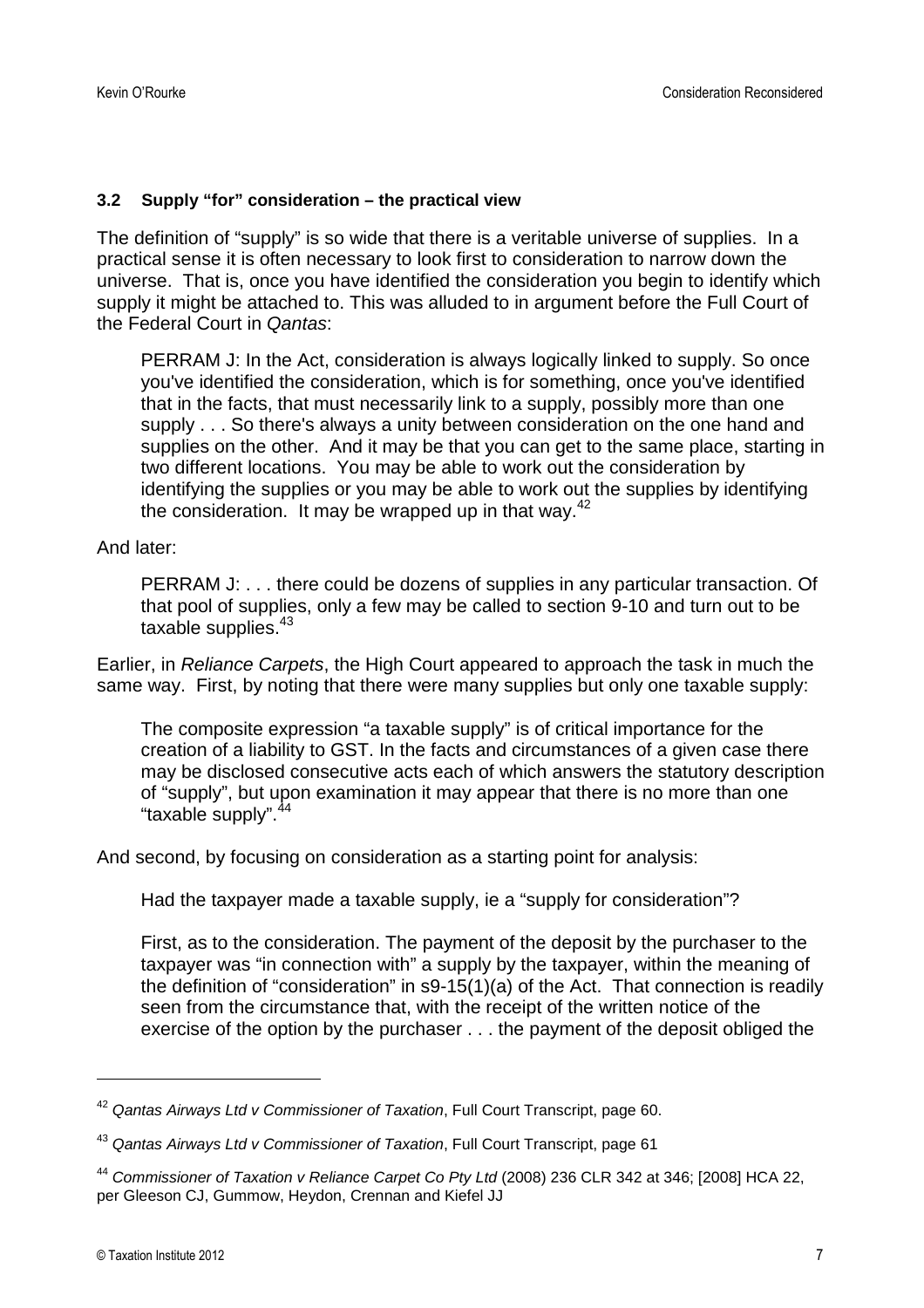parties to enter into the mutual legal relations with the executory obligations and rights laid out in the Contract.<sup>[45](#page-7-0)</sup>

Nevertheless, even if approached in this way, the proposition that in every case there is consideration there is a supply is erroneous.[46](#page-7-1) The decision of *Qantas* in the Full Court of the Federal Court may well illustrate this. In considering a pre-payment for a flight which was not taken, the Court found it relevant to ask what the purpose of the payment was for:

Here, the transaction does not even comprise numerous aspects. It merely comprises the provision of domestic air travel by Qantas. That is the substance and reality of the transaction, and, as the Tribunal correctly found, that is what (the purpose)the passenger pays his or her fare for[.](#page-7-2)<sup>47</sup>

### **3.3 Whose perspective - supplier or recipient?**

According to the Full Court of the Federal Court, the terms of section 9-5 show that whether or not there is a taxable supply for the purposes of the provision is to be determined from the perspective of the entity making the supply.<sup>[48](#page-7-3)</sup> One wonders, with respect, why should that be so? One might equally say that whether or not there is a taxable supply for the purposes of the provision is to be determined from the perspective of the entity furnishing the consideration. As discussed above, it is relevant to ask what a payment is made for.

In circumstances where you have two parties to a transaction, a supplier and a recipient, it is not clear to me why the purpose of either one of them should govern whether or not there is a taxable supply. The enquiry must surely be an objective one having regard to the perspectives of both supplier and recipient, and all other relevant circumstances.

#### **4 CONSIDERATION ALLOCATED BY THE PARTIES**

#### **4.1 The Act takes transactions as it finds them**

In *Magna Alloys & Research Pty Ltd v FC of [T](#page-7-4)*<sup>49</sup>, Deane and Fisher JJ stated, in the context of the general deduction provision in section 51(1) of the *Income Tax Assessment Act* 1936:

<span id="page-7-0"></span><sup>45</sup> *Commissioner of Taxation v Reliance Carpet Co Pty Ltd* (2008) 236 CLR 342 at 353-354; [2008] HCA 22, per Gleeson CJ, Gummow, Heydon, Crennan and Kiefel JJ

<span id="page-7-1"></span><sup>46</sup> *Commissioner of Taxation v Secretary to the Department of Transport (Victoria)* [2010] FCAFC 84 at [68] per Kenny and Dodds-Streeton JJ

<span id="page-7-2"></span><sup>47</sup> *Qantas Airways Ltd v Commissioner of Taxation* [2011] FCAFC 113 at [57] per Edmonds and Perram JJ (Stone J agreeing)

<span id="page-7-3"></span><sup>48</sup> *Commissioner of Taxation v Secretary to the Department of Transport (Victoria)* [2010] FCAFC 84 at [59] per Kenny and Dodds-Streeton JJ

<span id="page-7-4"></span><sup>49</sup> (1980) 80 ATC 4542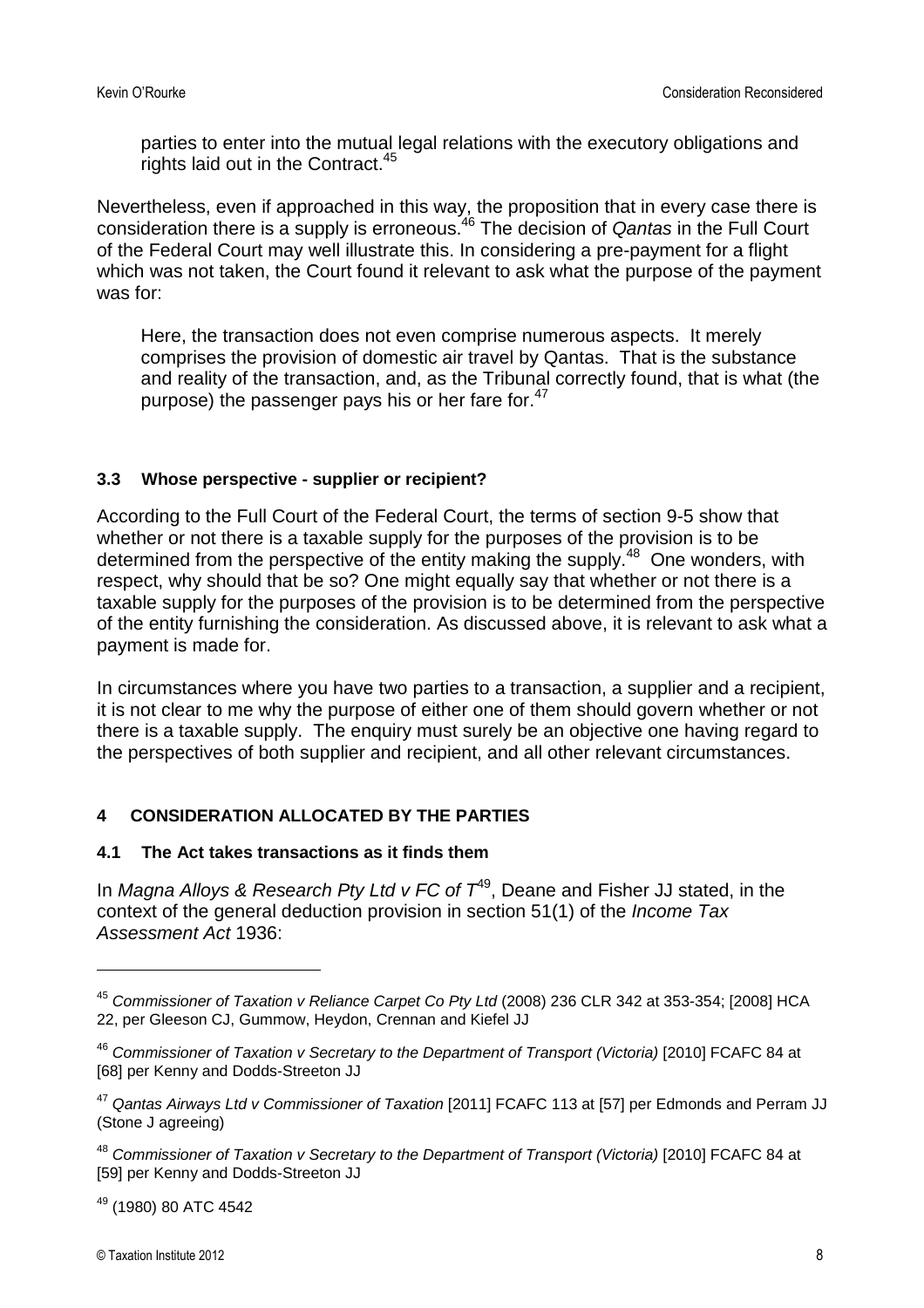It is no part of the function of the Act or of those who administer it to dictate to taxpayers in what business they shall engage or how to run their business profitably or economically. 'The Act must operate upon the result of a taxpayer's activities as it finds them'(per Williams J. in *Tweddle v FC of T* (1942) 7 ATD 186 at 190; see also *Ronpibon Tin NL and Tongkah Compound NL v FC of T* 78 CLR at 56-7; *Cecil Bros Pty Ltd v FC of T* (1962-1964) 111 CLR 430 at 434, 441; *Commissioner of Inland Revenue v Europa Oil (NZ) Ltd* (No 1) [1971] AC 760 at 772; *FC of T v South Australian Battery Makers Pty Ltd* (1978) 140 CLR 645 at  $653-4$ ).<sup>[50](#page-8-0)</sup>

The principle that the Act takes transactions as it finds them had been accepted in sales tax,<sup>[51](#page-8-1)</sup> and echoes of that principle can be found in the decision of the Full Court of the Federal Court in *Luxottica*, discussed below.<sup>[52](#page-8-2)</sup> The principle is also accepted by the Commissioner<sup>[53](#page-8-3)</sup>

### **4.2 It is a matter for the parties to the contract**

The Administrative Appeals Tribunal in *Luxottica* observed that the case law establishes that as a general rule, and absent tax avoidance or sham, the courts will generally accept the price contractually agreed between the parties to be determinative of the value for taxation purposes.<sup>5</sup>

The facts in *Luxottica* were not in dispute. Luxottica ran various promotions. Under these promotions, spectacle frames were offered at a discount from the normal selling price, but on condition that the customers acquired not only the frames but also lenses for those frames. There was no discount offered for the lenses. The discount offered for the frames was sometimes a percentage of up to 50% off the normal selling price of the frames and sometimes a specific monetary amount.

It was found that a supply of spectacles is a single supply comprising two components, being the frame and a pair of lenses. What was in issue between the parties was the apportionment of the discount in circumstances in which the supply of the frames was taxable while the supply of the lenses was GST-free.

While the facts were not in dispute, the following further findings of the Tribunal are of significance: (a) there were sound commercial reasons for the discounting of frames; (b)

<span id="page-8-0"></span><sup>50</sup> (1980) 80 ATC 4542 at 4557

<span id="page-8-1"></span><sup>51</sup> *Re Estee Lauder Pty Ltd and Commissioner of Taxation* [1988] FCA 167 at [26] per Burchett J

<span id="page-8-2"></span><sup>52</sup> 'How a promotion is structured is a matter for the commercial judgment of the seller': *Commissioner of Taxation v Luxottica Retail Australia Pty Ltd* [2011] FCAFC 20 at [39] per Ryan, Stone and Jagot JJ

<span id="page-8-3"></span><sup>&</sup>lt;sup>53</sup> GSTR 2006/9, Goods and services tax: supplies, paragraph 112 and proposition 10: "it is necessary to analyse the transaction that occurs, not a transaction that might have occurred"

<span id="page-8-4"></span><sup>54</sup> *Luxottica Retail Australia Pty Ltd v Commissioner of Taxation* [2010] AATA 22 at [30] per Block, Deputy President, and Frost, Senior Member, citing *Lex Services plc v Commissioners of Customs and Excise* [2003] UKHL 67; [2004] STC 73 at [18]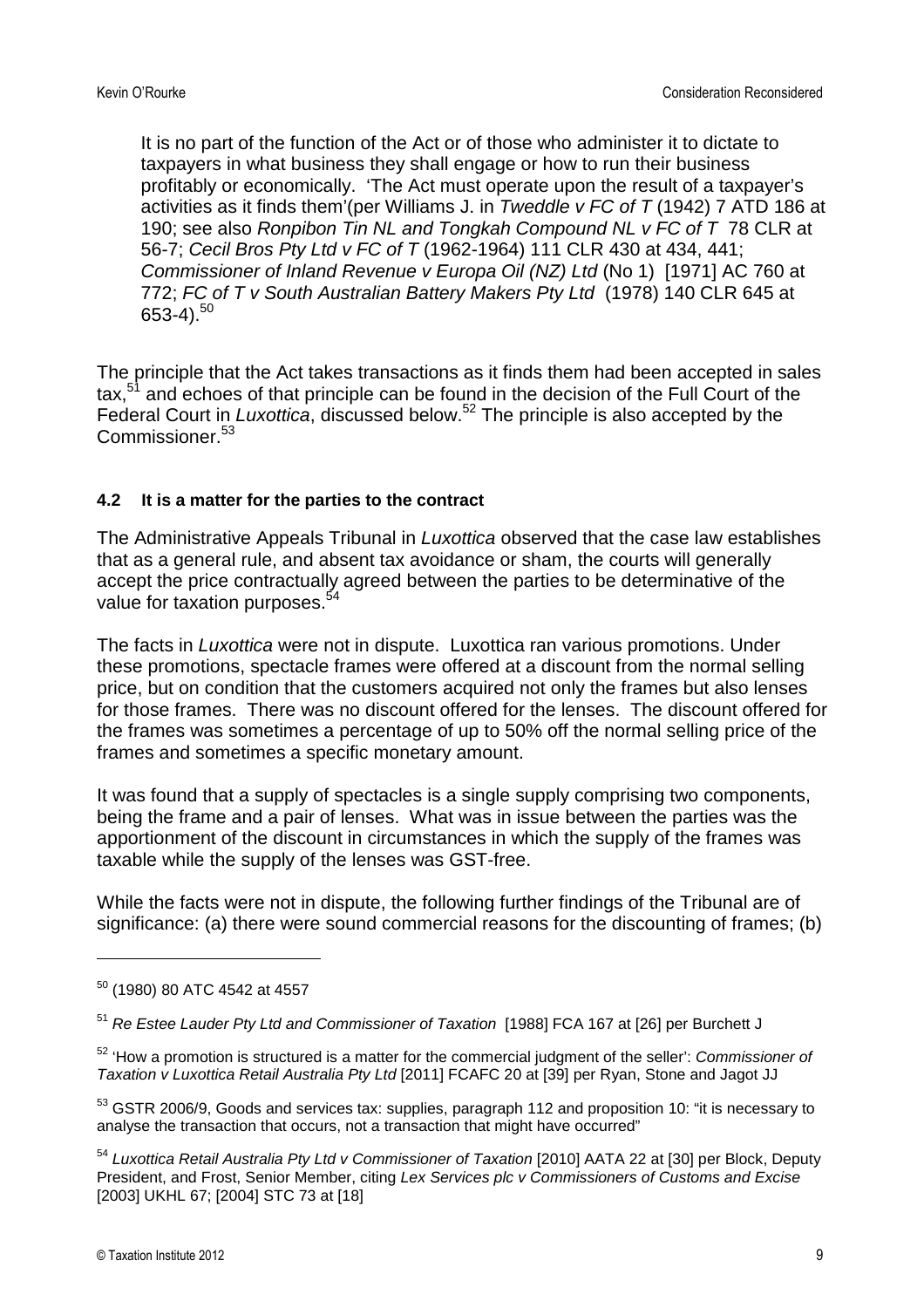there was no commercial imperative for the discounting of lenses; and (c) there was nothing contrived or artificial about the pricing methodology adopted in the promotional arrangements.<sup>[55](#page-9-0)</sup>

The Full Court found that the Tribunal had made a considered decision as to the value of the taxable supply based on findings of fact that it was entitled to make. Any error made by the Tribunal in determining the value would be an error of fact, and as such would not give rise to a question of law enlivening the jurisdiction of the Court.<sup>[56](#page-9-1)</sup>

### **5 THIRD PARTY CONSIDERATION**

The Act tells us that it does not matter whether the payment, act or forbearance was by the recipient of the supply.<sup>[57](#page-9-2)</sup> Thus, consideration for a supply can include third party consideration. The problems caused by multiple parties in any given transaction are well known: "It is I think no coincidence that many of the cases which have caused difficulty in the VAT field, causing resolution by the higher courts, have concerned situations involving three parties."<sup>[58](#page-9-3)</sup>

Multiple party transactions do not take some generic form. That is why two leading House of Lords authorities involving three parties are only superficially alike. In *Redrow*, [59](#page-9-4) there were three separate bilateral contracts between the three parties, but only one of them was liable to pay the consideration and accordingly there was only one taxable supply. In *Plantiflor*, [60](#page-9-5) by contrast, the three parties entered into two separate but related bilateral contracts. Neither involved third party consideration. Each transaction must therefore be analysed by reference to the bilateral arrangements which exist within it.

The English cases take us only so far. In *Commissioner of Taxation v Secretary to the Department of Transport (Victoria)*, [61](#page-9-6) discussed further below, the Commissioner in his written submissions argued that the primary judge was misled by *Redrow*. The Full Court of the Federal Court rejected this submission:

Plainly enough, the issue under consideration in *Redrow* arose in different circumstances from the present and was decided under different (though not dissimilar) taxation legislation. The primary judge quite properly referred to the approach in *Redrow*, but made it very clear that she was not treating it as

<span id="page-9-2"></span> $57$  GST Act, s9-15(2)

<span id="page-9-0"></span><sup>55</sup> *Luxottica Retail Australia Pty Ltd v Commissioner of Taxation* [2010] AATA 22 at [40] per Block, Deputy President, and Frost, Senior Member

<span id="page-9-1"></span><sup>56</sup> *Commissioner of Taxation v Luxottica Retail Australia Pty Ltd* [2011] FCAFC 20 at [42] per Ryan, Stone and Jagot JJ

<span id="page-9-3"></span><sup>58</sup> *Customs and Excise Commissioners v Reed Personnel Services Ltd* [1995] STC 588 at 595 per Laws J

<span id="page-9-4"></span><sup>59</sup> *Customs and Excise Comrs v Redrow Group plc* [1999] 1 WLR 408

<span id="page-9-5"></span><sup>60</sup> *Commissioners of Customs and Excise v Plantiflor Ltd* [2002] UKHL 33

<span id="page-9-6"></span><sup>61</sup> *Commissioner of Taxation v Secretary to the Department of Transport (Victoria)* [2010] FCAFC 84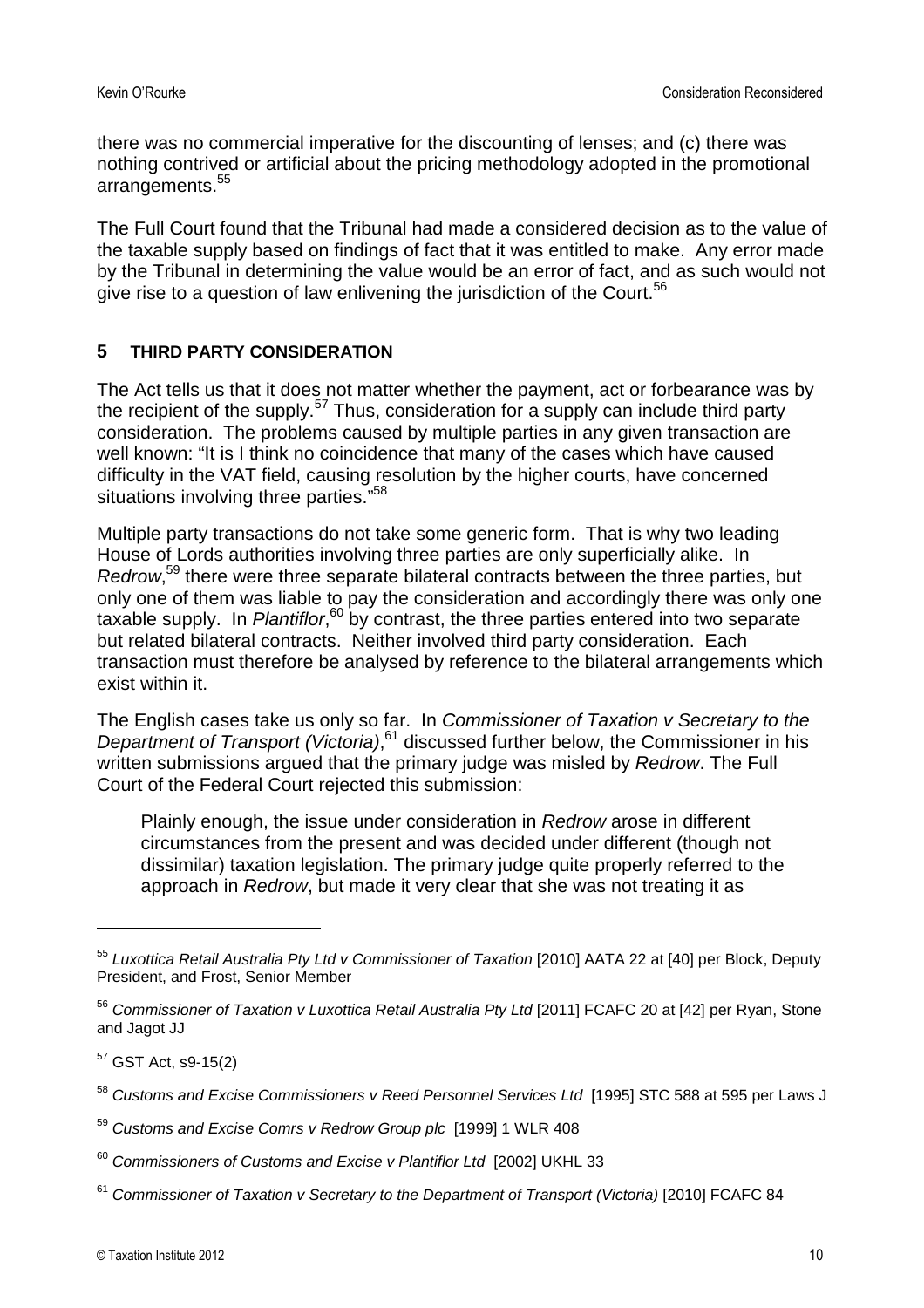necessarily governing the case before her. As her Honour herself acknowledged (at [41]), "[u]ltimately, we are driven back to the words of the GST Act". Her Honour reasoned to a conclusion by reference to the provisions of the GST Act, as she wasrequired to do[.](#page-10-0) $62$ 

But the words of the Act don't always lend themselves to easy answers.

### **5.1 A tale of two subsidies**

An illustration of the difficulties referred to above can be found in two leading Australian cases involving payment of government subsidies for transport services.

### *TT-Line*

In *TT-Line Company Pty Ltd v Commissioner of Taxation*[,](#page-10-1) [63](#page-10-1) a rebate was paid by the Commonwealth to a ferry passenger in connection with a supply of transport services by a ferry operator (TT-Line) to the passenger (Mr Egan), but paid by way of reimbursement by the Commonwealth to the ferry operator. The question was whether the amount received by the ferry operator from the Commonwealth was consideration within the meaning of s 9-15(1) of the GST Act for the supply of those transport services. The Full Court of the Federal Court held that it was consideration. Edmonds J, with whom Perram J agreed, stated:

The payment by the Commonwealth to the appellant in respect of the appellant's supply of the transport services to Mr Egan needs to be understood for what it is: reimbursement of the rebate the appellant provided Mr Egan at the time he purchased his ticket. The consideration for the supply of the transport services to Mr Egan included not only what he paid, but the amount of the rebate he was granted by the appellant, which rebate was paid by the Commonwealth to the appellant by way of reimbursement. $64$ 

<span id="page-10-0"></span><sup>62</sup> *Commissioner of Taxation v Secretary to the Department of Transport (Victoria)* [2010] FCAFC 84 at [62] per Kenny and Dodds-Streeton JJ

<span id="page-10-1"></span><sup>63</sup> *TT-Line Company Pty Ltd v Commissioner of Taxation* [2009] FCAFC 178

<span id="page-10-2"></span><sup>64</sup> *TT-Line Company Pty Ltd v Commissioner of Taxation* [2009] FCAFC 178 at [50]; see also Emmett J at [18]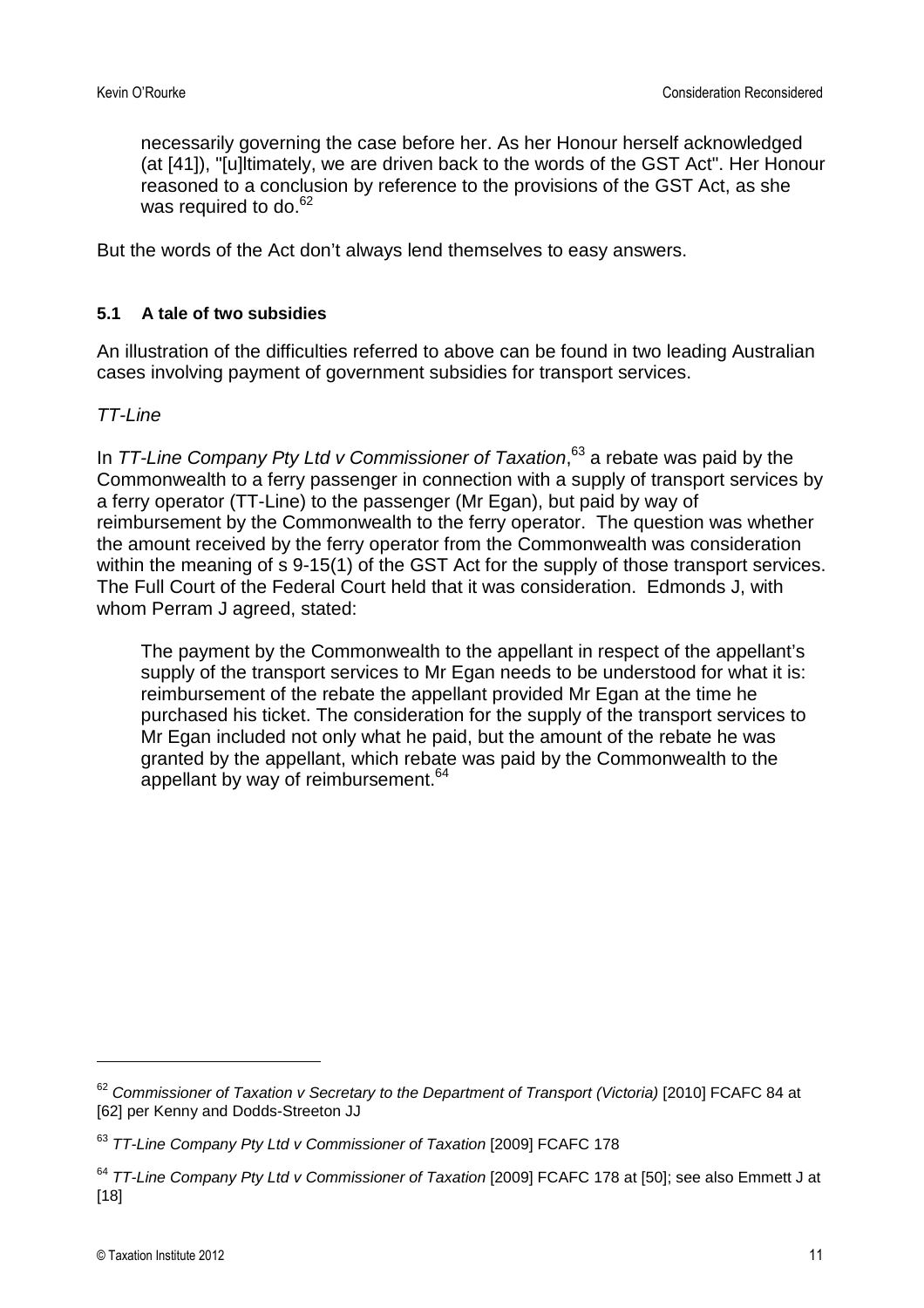This can be illustrated diagrammatically as follows:

### *TT-Line – 'Actual' Flow*



## *TT-Line – 'GST' Flow*



Although often thought of as a "third party" consideration case, *TT-Line* actually involved a Commonwealth subsidy provided direct to Mr Egan, but paid by way of reimbursement to TT-Line. That is, the consideration furnished by Mr Egan was furnished wholly by Mr Egan and not by a third party.

### *Department of Transport*

In *Commissioner of Taxation v Secretary to the Department of Transport (Victoria)*[,](#page-11-0) [65](#page-11-0) the Victorian Department of Transport (DOT) subsidised travel for a disabled passenger. The Commissioner's case was that the DOT was not entitled to input tax credits in respect of payments made by the DOT to taxi-cab operators because there were no

<span id="page-11-0"></span><sup>65</sup> *Commissioner of Taxation v Secretary to the Department of Transport (Victoria)* [2010] FCAFC 84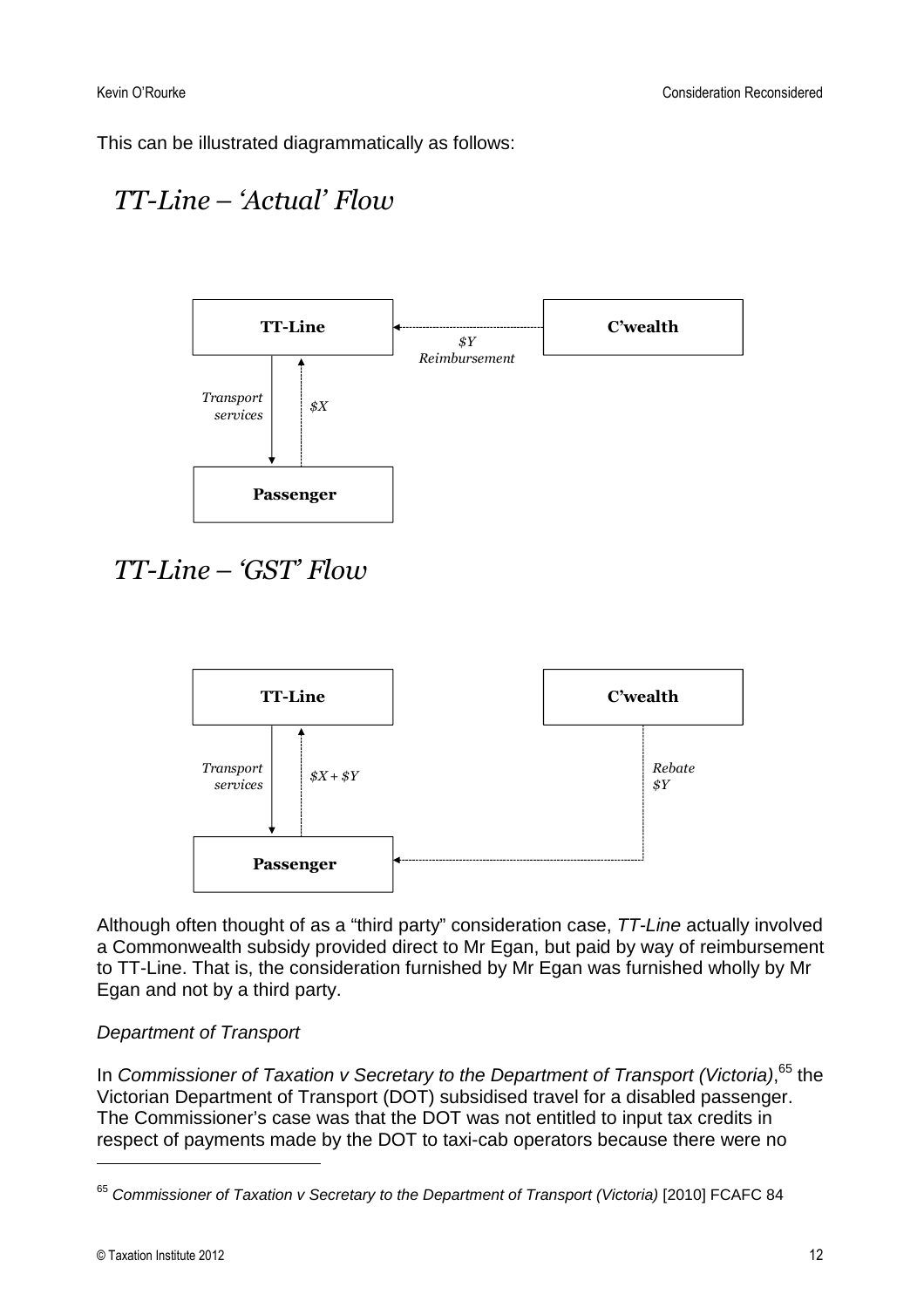taxable supplies to the DOT. That is, the only taxable supply was the supply of transport by the taxi-cab operator to the passenger.

The Full Court of the Federal Court accepted that each payment made by the DOT was a subsidy for taxi-cab travel for a passenger. The DOT assumed an obligation to fund in part the use of taxi-cabs by persons unable to take ordinary public transport. But this did not mean that there was only one supply: "On the contrary, there were two supplies: the supply of transport to the [passenger] **and** the supply to the DOT of the transport of the [passenger]."<sup>[66](#page-12-0)</sup>

As to consideration, the Full Court held that the payments by DOT were within s 9-15(1) because "the DOT agreed to pay . . . the taxi-cab operator for, or, as s 9-15(1) has it, "in connection with" the supply to the DOT of the transport of the [passenger]. It follows from this that the [p]ayments are properly characterised as "consideration" within the meaning of s 9-15(1). Section 11-5(c) was therefore satisfied. It was immaterial that the [p]ayments represented only part of the fare payable...["](#page-12-1)<sup>67</sup> The arrangement is illustrated diagrammatically as follows:

### *DOT – 'Actual' and 'GST' Flow*



No issue of third party consideration arose here as the taxi-cab operator had remitted GST on the entirety of the fare. It might have been a very different case if the taxi-cab operator had only accounted for GST on that part of the fare paid over by the passenger. Had this been a third party consideration case, the strong dissent from Jessup J might have achieved more prominence:

It seems that the position for which the Department contends starts from the silent proposition that, having undertaken an obligation to make a payment, it most likely paid for something. When you search for what that thing was, you find that the only

<span id="page-12-0"></span><sup>66</sup> *Commissioner of Taxation v Secretary to the Department of Transport (Victoria)* [2010] FCAFC 84 at [56] per Kenny and Dodds-Streeton JJ

<span id="page-12-1"></span><sup>67</sup> *Commissioner of Taxation v Secretary to the Department of Transport (Victoria)* [2010] FCAFC 84 at [67] per Kenny and Dodds-Streeton JJ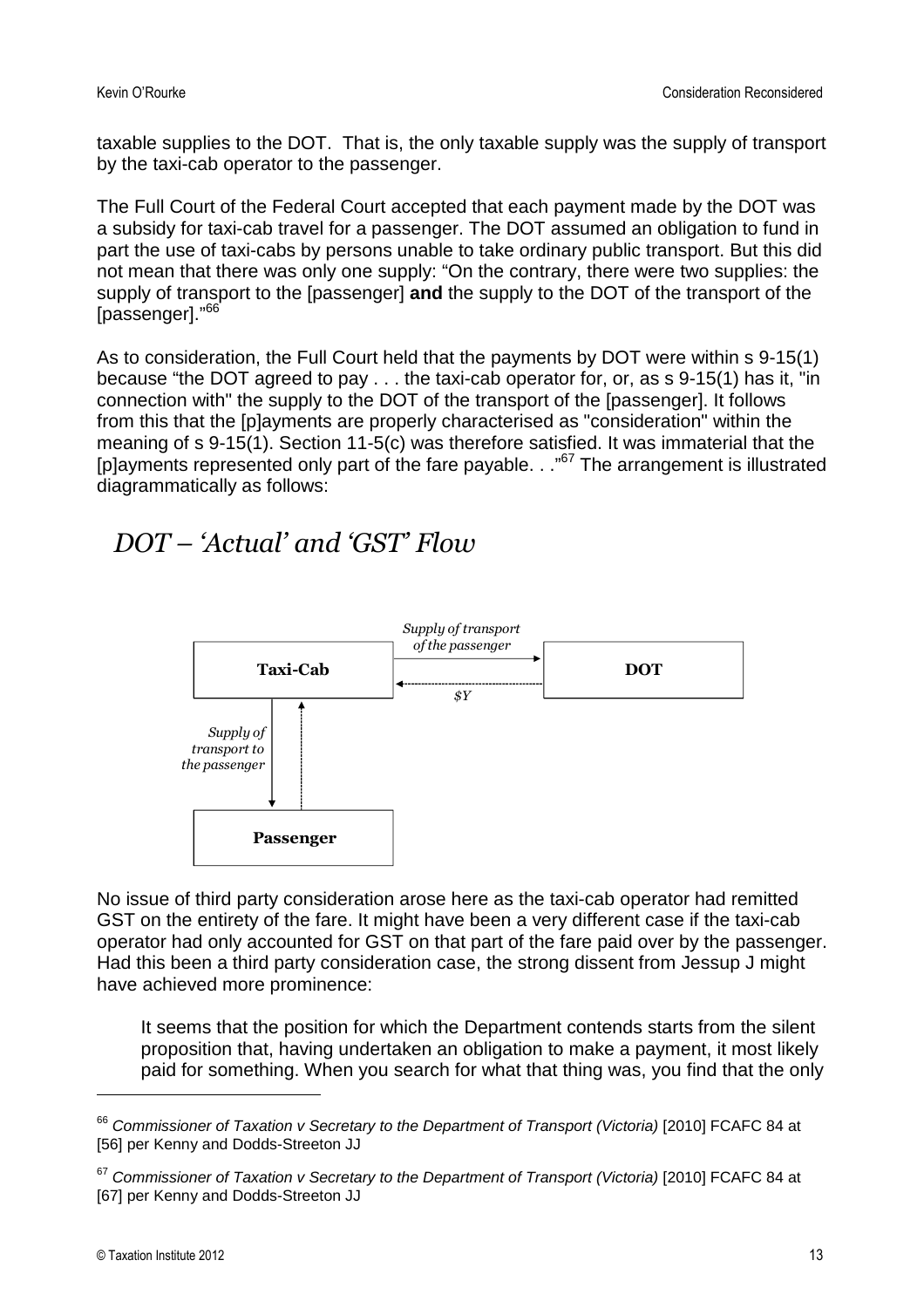service that was supplied to anyone was the transportation of a [passenger]. You conclude, therefore, that the Department paid, or at least made a part payment, for that service. However, where the payer is a government giving effect to social welfare policy, there is no reason to commence with the likelihood that it need receive something in return. Transfer payments by governments are a commonplace. I do not consider it at all unnatural that a government department would make such a payment – even bind itself to do so in defined circumstances – without acquiring anything in return. I am of the view that that is what occurred when the Department paid half the taxi fare of a [passenger].<sup>[68](#page-13-0)</sup>

So the tale of two subsidies is really that; a tale of two very different arrangements, highlighting the fact that such arrangements do not take any generic form. In this respect, expressions such as "subsidy" and "rebate" often disguise, rather than reveal, the true nature of the arrangements.

### **5.2 Sales incentives**

Sales incentives are integral to everyday commerce and take many forms. We will first consider the loyalty programs considered by the European Court of Justice in *Loyalty Management* and *Baxi.[69](#page-13-1)* As discussed above, care must be taken in having recourse to overseas authorities and it is always necessary to return to the words of the Act. Nevertheless, it is noteworthy that article 11A(1)(a) of the Sixth Directive of the European Community, like section 9-15(2) of the GST Act, expressly provides that consideration may be obtained from a third party.

We will then consider the incentive payments made by manufacturers and distributors to motor vehicle dealers recently considered by the Administrative Appeals Tribunal in *A P Group Ltd*. [70](#page-13-2) There is a striking similarity between the approach taken by the Tribunal and that taken by the European Court of Justice, though the Tribunal makes no reference to it.

### *Loyalty Management and Baxi*

Loyalty schemes, and the GST consequences arising from them, are increasingly complex, much of which is beyond the scope of this paper. Typically, however, they involve a customer who parts with money to buy goods or services (known as "premium" goods or services). Points are then awarded in respect of the value of the purchase. After a certain number of points have been accumulated, the customer can redeem those points for, typically, "reward" goods or services. What happens between these events varies dramatically and may involve the interposition of several parties which adds layers of complexity to the arrangements.

<span id="page-13-0"></span><sup>68</sup> *Commissioner of Taxation v Secretary to the Department of Transport (Victoria)* [2010] FCAFC 84 at [82]

<span id="page-13-1"></span><sup>69</sup> *HMRC v Loyalty Management UK Ltd* [2010] C-53/09; *HMRC v Baxi Group Ltd* [2010] C-55/09

<span id="page-13-2"></span><sup>70</sup> *A P Group Limited v Commissioner of Taxation* [2012] AATA 409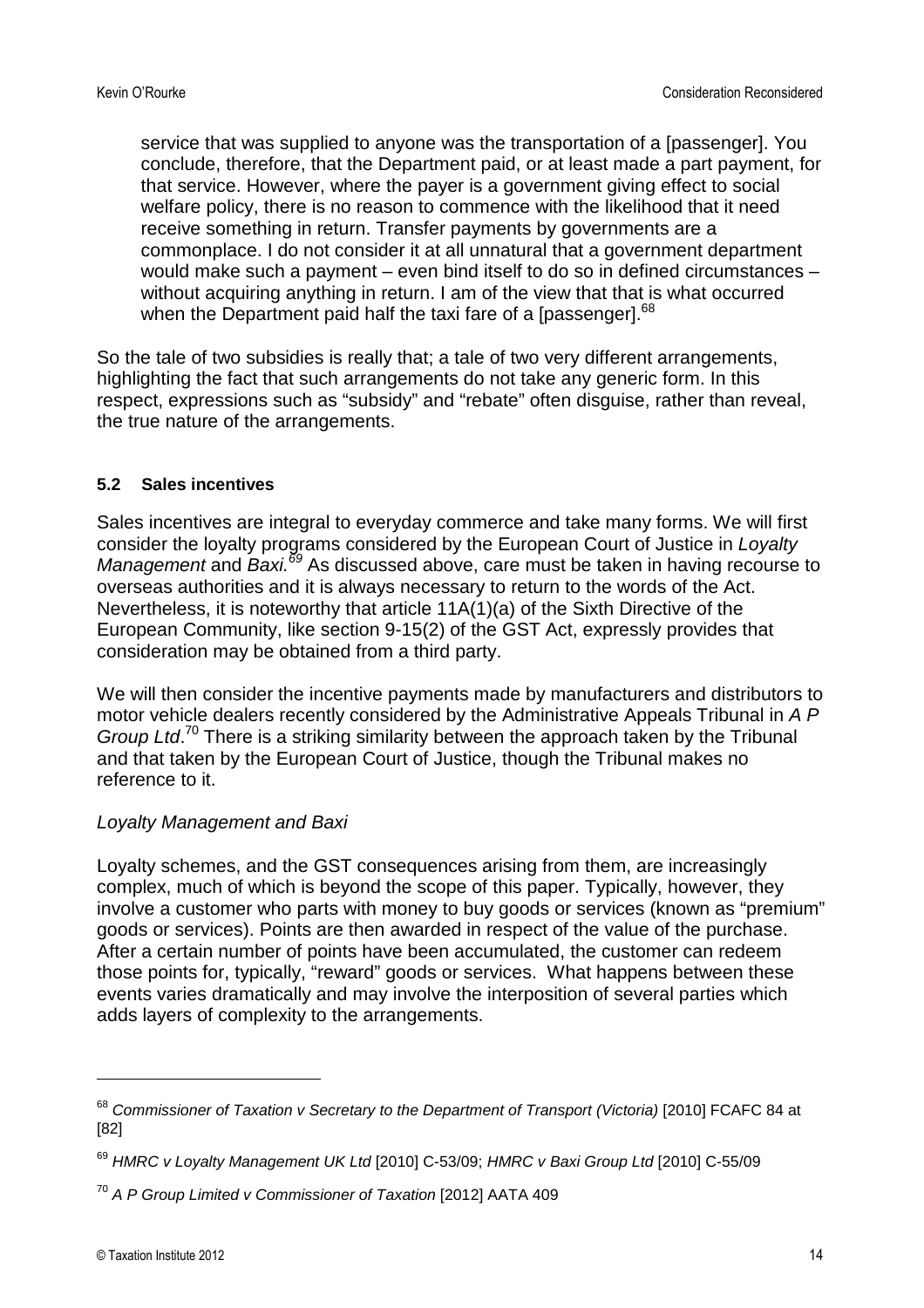In *Loyalty Management*, customers purchased premium goods from a retailer and were awarded with loyalty points in respect of the purchase. The retailer entered into an agreement with a loyalty scheme operator, Loyalty Management, pursuant to which the retailer paid money calculated by reference to the number of points issued. Loyalty Management in turn entered into an arrangement with a "redeemer", who provided the redemption (or reward) goods to the customer who redeemed points. Loyalty management paid money to the redeemer calculated by reference to the number of points redeemed. It was this payment that was the subject of the litigation. The arrangement is shown diagrammatically below.

## *Loyalty Management – 'Actual' Flow*



The Commissioners were of the view that the money paid by Loyalty Management to the redeemer was third party consideration for the supply of redemption or reward goods by the redeemer to the customers. The practical consequence of this view was that Loyalty Management would not be entitled to an input tax credit in respect of the payment made by it. The High Court had agreed with this view, but the VAT and Duties Tribunal and Court of Appeal had found for the taxpayer. The House of Lords concluded that a ruling from the European Court of Justice was required to enable it to give judgment in the proceedings before it. That Court observed:

. . . under the contract entered into by [Loyalty Management] with each redeemer, the possibility of the redeemers receiving any payment from [Loyalty Management] *is in fact conditional* on the supply by the redeemers of loyalty rewards to the customers, rewards which can take the form not only of tangible goods but also of services. Only in this way can the redeemers obtain points which then give rise to the making of payment by [Loyalty Management].<sup>[71](#page-14-0)</sup> (emphasis added)

The European Court of Justice thus found for the Commissioners:

. . . the exchange of points by the customers with the redeemers gives rise to the making of a payment by [Loyalty Management] to those redeemers. The amount of

<span id="page-14-0"></span><sup>71</sup> *HMRC v Loyalty Management UK Ltd* [2010] C-53/09; *HMRC v Baxi Group Ltd* [2010] C-55/09 at [47]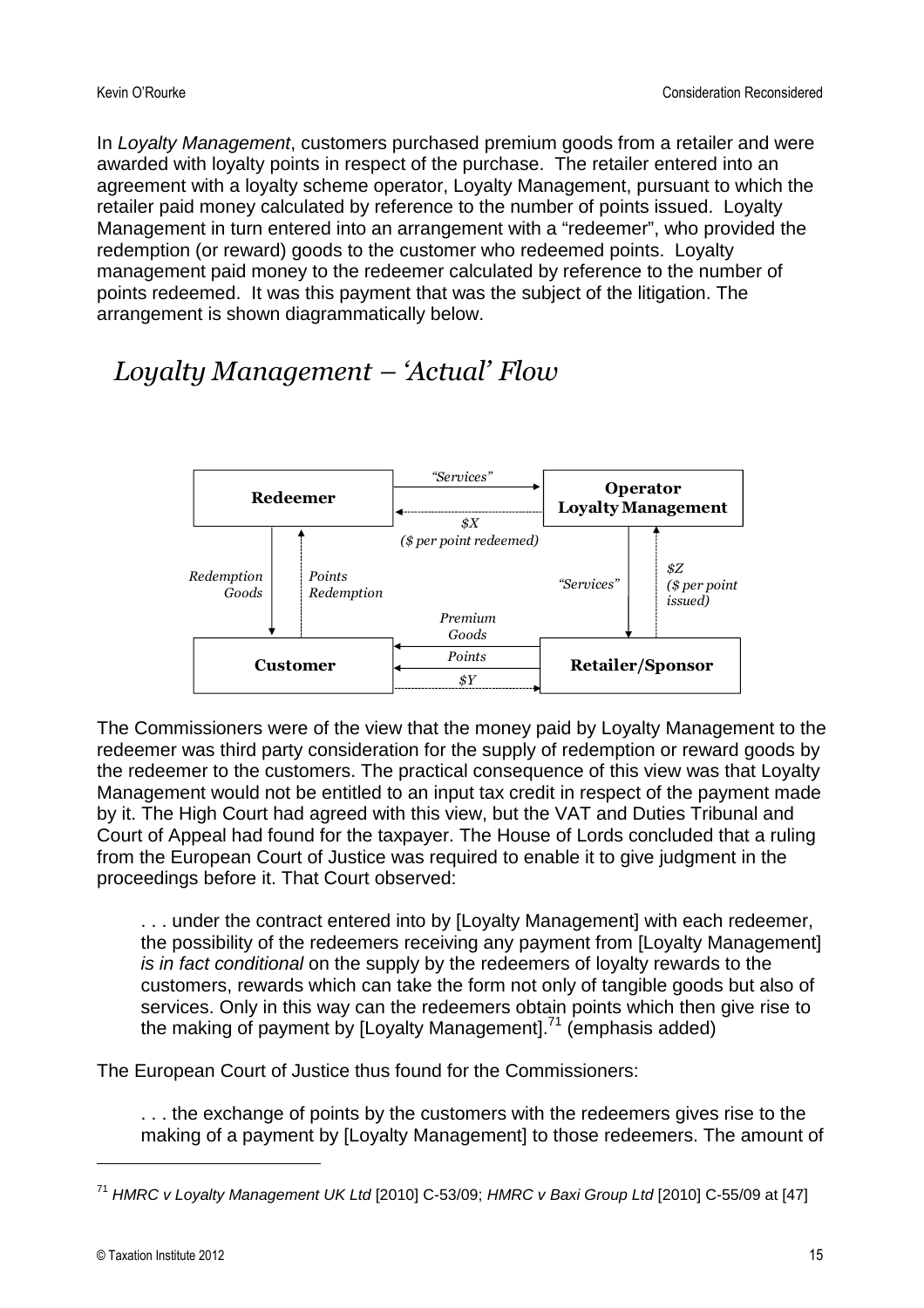that payment is the sum total of the charges, which are of a fixed amount for each point redeemed against all or part of the price of the loyalty reward. In that context, it must be considered that, as maintained by the United Kingdom Government, that payment corresponds to the consideration for the supply of the loyalty rewards.<sup>[72](#page-15-0)</sup>

The finding that the payment received by the redeemers from Loyalty Management was conditional on the supply by the redeemers of loyalty rewards was important to the overall characterisation of that payment as third party consideration for the loyalty rewards. The true character of the arrangement can therefore be illustrated as follows:

### *Loyalty Management – 'VAT' Flow*



In *Baxi*, customers purchased premium goods from a retailer, Baxi, and were awarded with loyalty points in respect of the purchase. Baxi entered into an agreement with a loyalty scheme operator, who was also a redeemer, pursuant to which Baxi paid money calculated by reference to the retail selling price of the reward goods supplied to customers, together with service charges. It was this payment calculated by reference to the price of the reward goods that was the subject of the litigation. In particular, was Baxi entitled to an input tax credit in respect of the payment it made to the redeemer? The arrangement is shown diagrammatically below.

<span id="page-15-0"></span><sup>72</sup> *HMRC v Loyalty Management UK Ltd* [2010] C-53/09; *HMRC v Baxi Group Ltd* [2010] C-55/09 at [57]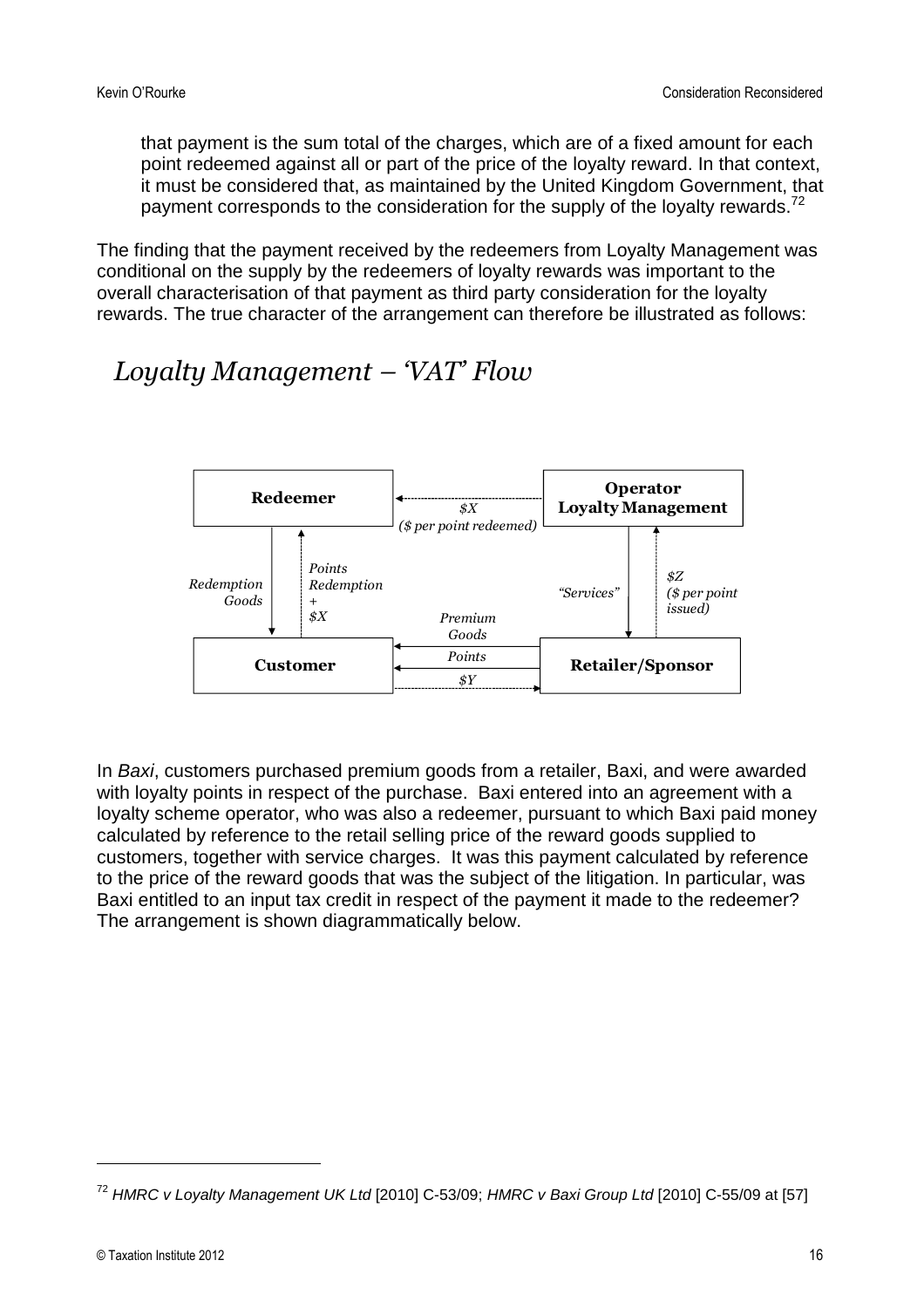# *Baxi – 'Actual' Flow*



The High Court and Court of Appeal each held that Baxi was entitled to input tax credits on what might be described as *Redrow* reasoning, that is, the service supplied to Baxi included the service of supplying reward goods to customers. The VAT and Duties Tribunal also held that Baxi was entitled to input tax credits but also found that Baxi was liable to output tax in respect of the supply of reward goods to customers. As with *Loyalty Management*, the House of Lords concluded that a ruling by the European Court of Justice was required to enable it to give judgment in the proceedings before it. The Court observed:

It is evident . . . that *the payments made by Baxi* to [the redeemer] *correspond to the retail sale price of the loyalty rewards* with the addition of the costs of packaging and delivery and, that, accordingly, [the redeemer] obtains a profit margin consisting of the difference between the retail sale price of the loyalty rewards and the purchase price at which [the redeemer] acquired those rewards.<sup>[73](#page-16-0)</sup> (emphasis added)

The European Court of Justice therefore found for the Commissioners:

Consequently, the purchase price constitutes the consideration for the supply of loyalty rewards to the customers, whereas the difference between the retail sale price, paid by Baxi, and the purchase price paid by [the redeemer] in order to acquire the loyalty rewards, namely the profit margin, constitutes the consideration forthe services which [the redeemer] supplies to Baxi[.](#page-16-1)<sup>74</sup>

While it could not be said there was a finding that the payment received by the redeemer from Baxi was conditional on the supply by the redeemer of loyalty rewards (given that Baxi was both redeemer and scheme operator), it was important that there was an obvious correspondence between the payment and the rewards such as to found the

<span id="page-16-0"></span><sup>73</sup> *HMRC v Loyalty Management UK Ltd* [2010] C-53/09; *HMRC v Baxi Group Ltd* [2010] C-55/09 at [61]

<span id="page-16-1"></span><sup>74</sup> *HMRC v Loyalty Management UK Ltd* [2010] C-53/09; *HMRC v Baxi Group Ltd* [2010] C-55/09 at [63]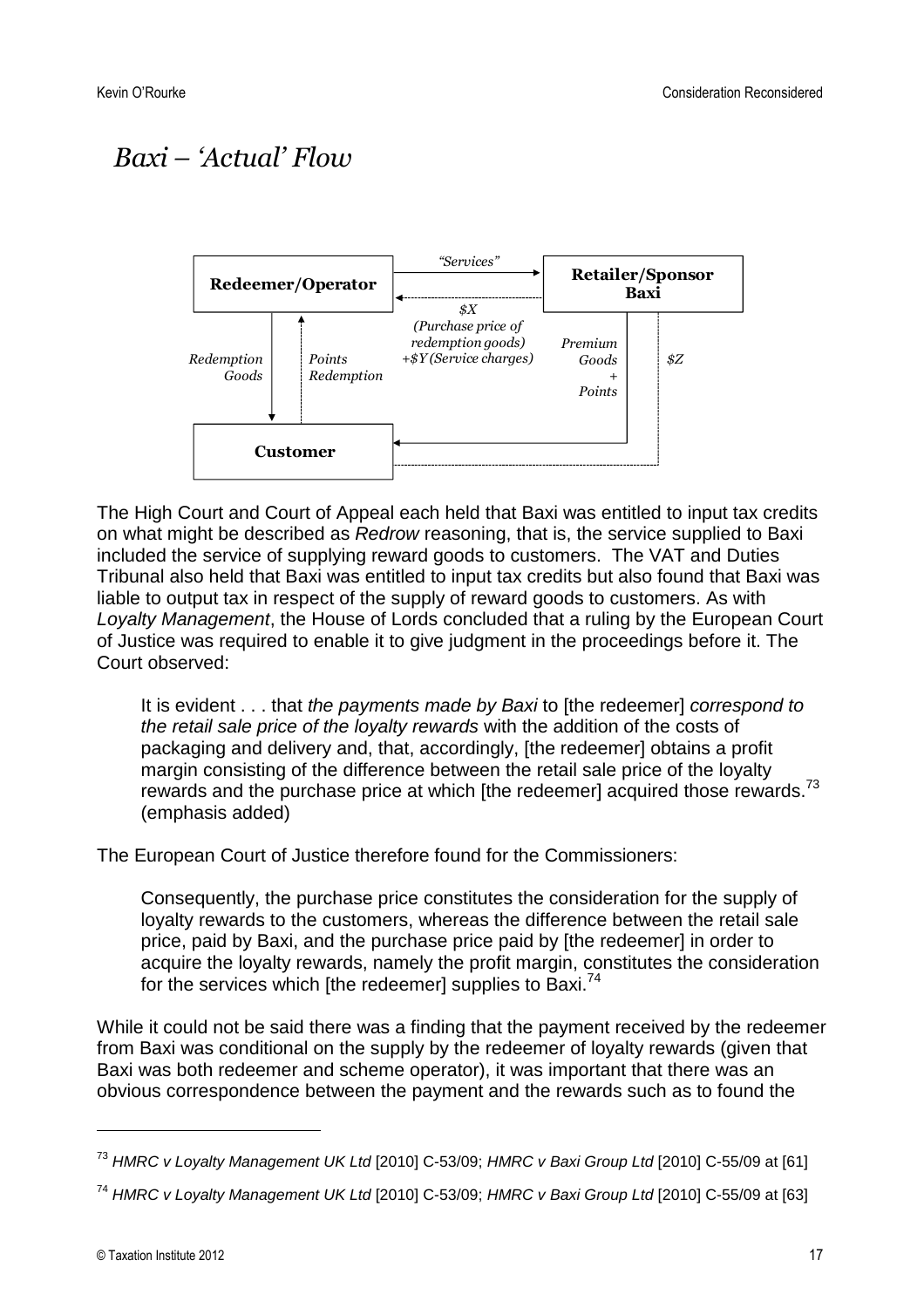conclusion that the payment was in substance third party consideration for the reward goods. This conclusion can be illustrated as follows:

### *Baxi – 'VAT' Flow*



### *A P Group Ltd*

Since the commencement of GST, sales incentive payments have generally been considered to fall into one of two categories. The first category covers those payments which reduce price, such as volume rebates. These have been regarded as giving rise to adjustment events.<sup>[75](#page-17-0)</sup> The second category covers payments which are directed to some other end, such as marketing or co-operative advertising. These have been regarded as consideration for a separate supply.<sup>[76](#page-17-1)</sup>

It is fair to say that one might struggle to think of an example where a sales incentive payment between two registered parties has been treated as third party consideration for a supply between one of those parties and a consumer. But that was the result in *A P Group Limited*. [77](#page-17-2)

I shall not deal here with all the payments before the Tribunal, but will focus on fleet rebates and run-out model support payments made by manufacturers and distributors to motor vehicle dealers.

The Commissioner contended that the payments were consideration for supplies made by the A P Group Limited (the representative member of a GST group engaged in motor

<span id="page-17-0"></span><sup>75</sup> In a sales tax context see, for example, *Queensland Independent Wholesalers Limited v Commissioner of Taxation* (1991) 29 FCR 312 (Full Federal Court); see also GSTR 2000/19, Goods and services tax: making adjustments under Division 19 for adjustment events, paragraph 24

<span id="page-17-1"></span><sup>76</sup> In a sales tax context see, for example, *Colgate-Palmolive Pty Ltd v Commissioner of Taxation* [1999] FCA 248 (Full Federal Court); see also GSTR 2000/19, Goods and services tax: making adjustments under Division 19 for adjustment events, paragraphs 35-37

<span id="page-17-2"></span><sup>77</sup> *A P Group Limited v Commissioner of Taxation* [2012] AATA 409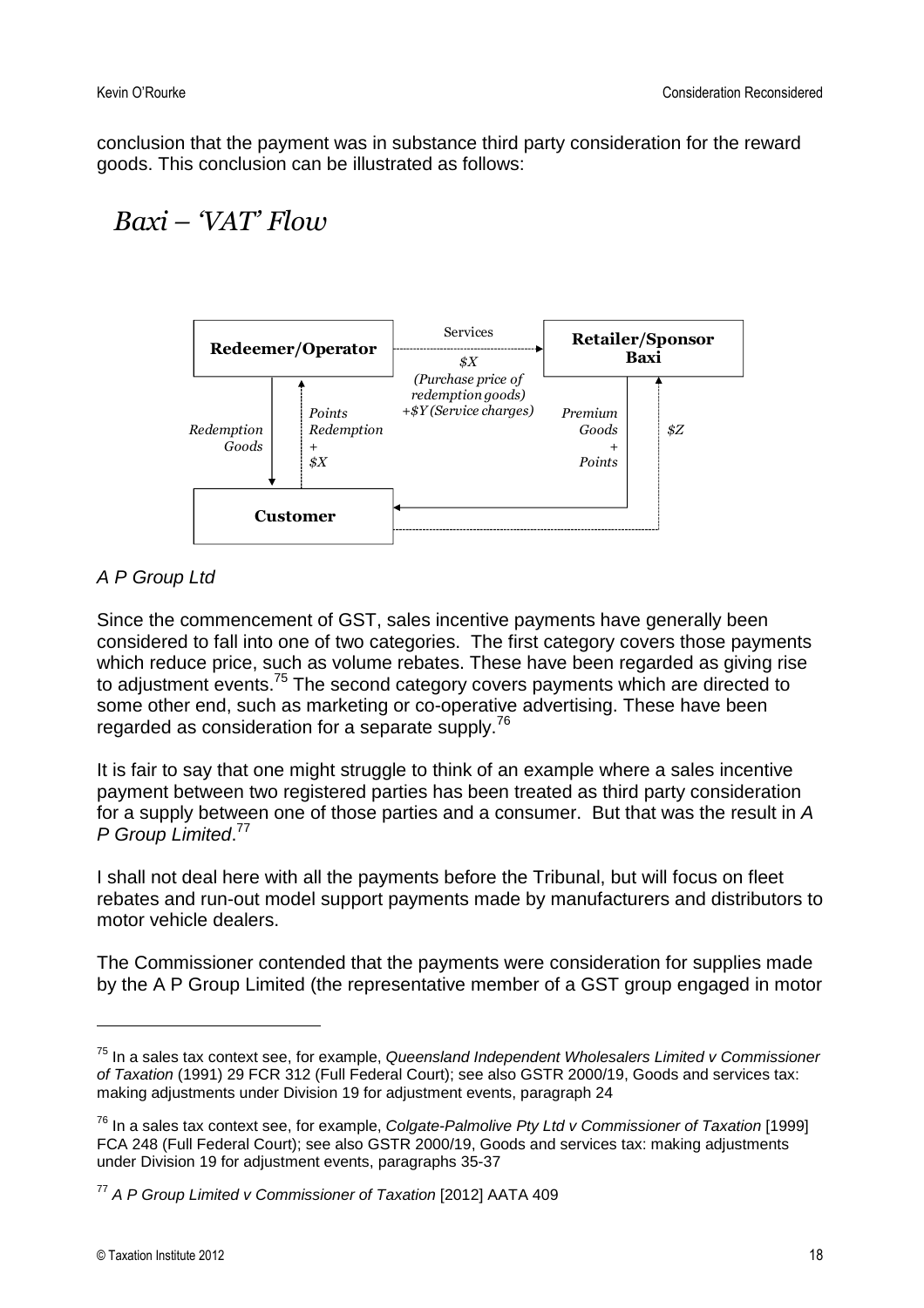vehicle dealerships). He put his case on two alternative bases. Firstly, that the payments were properly characterised as consideration for supplies made by the dealer to the manufacturer. This argument was rejected. Secondly, that the payments were characterised as consideration for the retail sales of the vehicles by the dealer to the end customer. The Applicant contended that the true character of the payments was that of third party discounts to the underlying vehicles purchased.

The Tribunal, comprising Deputy Presidents Frost and Deutsch, observed that "the question for us is not "is the payment a discount?" but rather "is the payment consideration?" An answer to the first question, one way or the other, provides no clue to the way the second question might be answered."<sup>[78](#page-18-0)</sup> Nor did it matter that the customer was unaware of the amount of the payment.<sup>[79](#page-18-1)</sup> The Tribunal concluded that the fleet rebate was third party consideration:

. . . the fleet rebate paid by [the manufacturer] has a direct and immediate connection with the supply of a vehicle to a fleet customer. That is because *the supply of the vehicle is the very act that triggers the payment of the rebate*. Put simply, the consideration that the Applicant received for the supply of a vehicle to a fleet customer comprised two components – the first component is the amount paid by the customer, and the second component is the amount received from [the manufacturer] as the "fleet rebate". Both components were paid for that supply, and together they form the consideration for the supply. In that respect, the fleet rebate arrangement is no different from Edmonds J's description of the arrangement in the *TT-Line* case . . . One need simply substitute "manufacturer" for "Commonwealth", "vehicle" for "transport services" and "customer" for "Mr Egan" to see that this is so. GST is accordingly payable on the fleet rebate.<sup>[80](#page-18-2)</sup> (emphasis added)

This is represented diagrammatically as follows:

### *A P Group – 'Actual' Flow*



<span id="page-18-0"></span><sup>78</sup> *A P Group Limited v Commissioner of Taxation* [2012] AATA 409 at [94]

- <span id="page-18-1"></span><sup>79</sup> *A P Group Limited v Commissioner of Taxation* [2012] AATA 409 at [99]-[100]
- <span id="page-18-2"></span><sup>80</sup> *A P Group Limited v Commissioner of Taxation* [2012] AATA 409 at [104]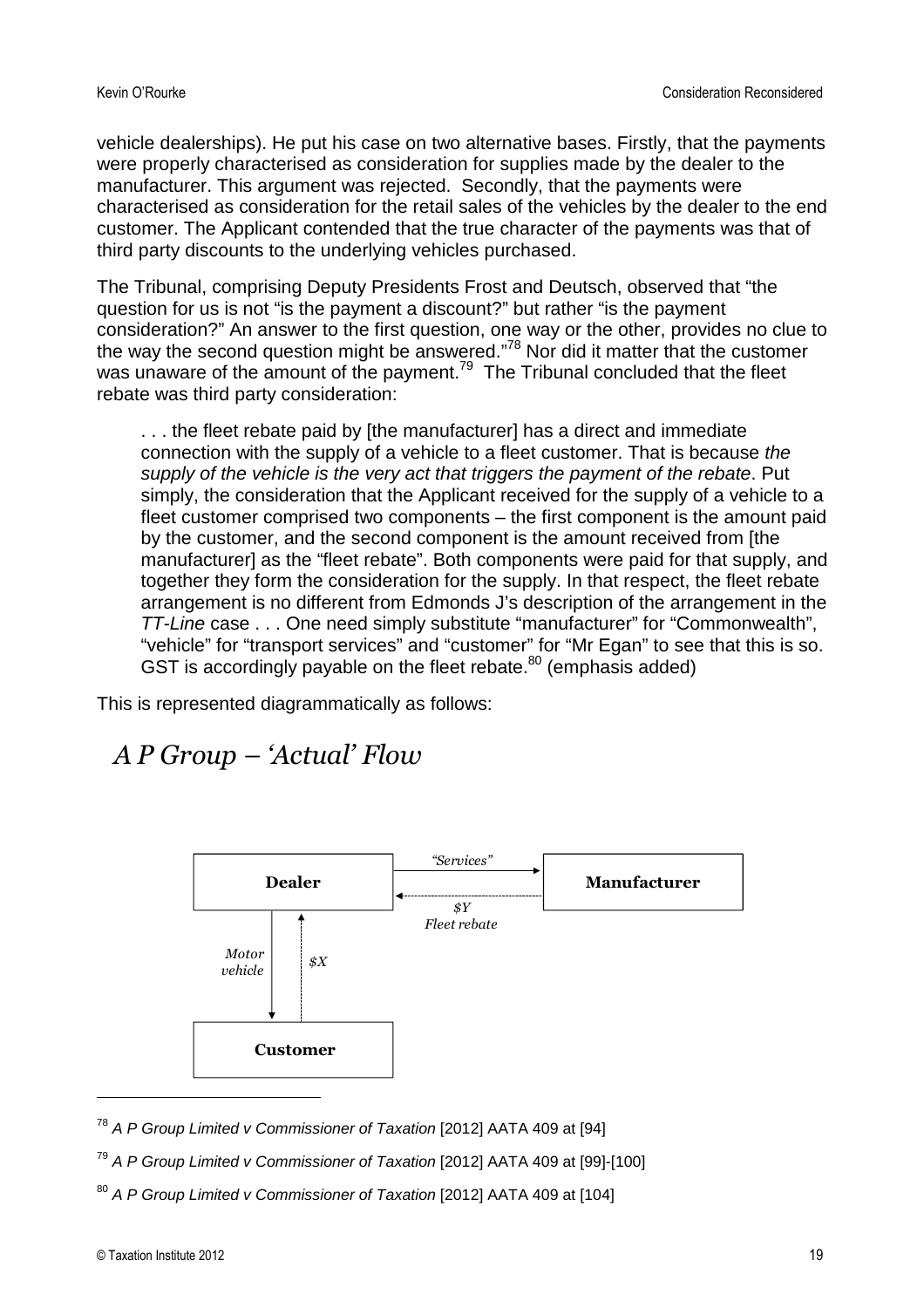# *A P Group – 'GST' Flow*



The Tribunal reached the same conclusion, for the same reason, in respect of the run-out support payments.<sup>[81](#page-19-0)</sup> It is important that the payment of the rebate was conditional on the supply of the vehicle, which was the very act which triggered the payment. This bears a striking similarity to the reasoning of the European Court of Justice in *Loyalty Management*, which held that the payment there considered was conditional on the supply of loyalty rewards.

The result seems odd from a policy perspective. Why should a dealer who sells a motor vehicle at a discount, where the discount is subsidised by a manufacturer, be liable to pay GST both on the discounted price paid by the customer and on the discount given to the customer? There seems no reason why the discount should find its way into the private consumption expenditure base. Nevertheless, the express words of the Act support the Tribunal decision in much the same way as the express words of the Sixth Directive supported the decision of the European Court of Justice.

In analogous circumstances, where a payment is made by a manufacturer to a consumer (where the consumer makes a purchase through an intermediate trader), the manufacturer may have a decreasing adjustment pursuant to Division 134 for payments made on or after 1 July 2010. This seems to achieve the correct economic outcome and reflects the underlying policy intent of only taxing private consumption expenditure. Additional legislative measures may now be required to avoid further anomalous outcomes involving third party payments.

### **6 OTHER ISSUES**

#### **6.1 Adjustment events and changes in consideration**

An adjustment event is any event which has the effect of, among other things, changing the consideration for a supply of acquisition.<sup>[82](#page-19-1)</sup> Without limiting this statement, an

<span id="page-19-0"></span><sup>81</sup> *A P Group Limited v Commissioner of Taxation* [2012] AATA 409 at [105]

<span id="page-19-1"></span> $82$  GST Act, section 19-10(1)(c)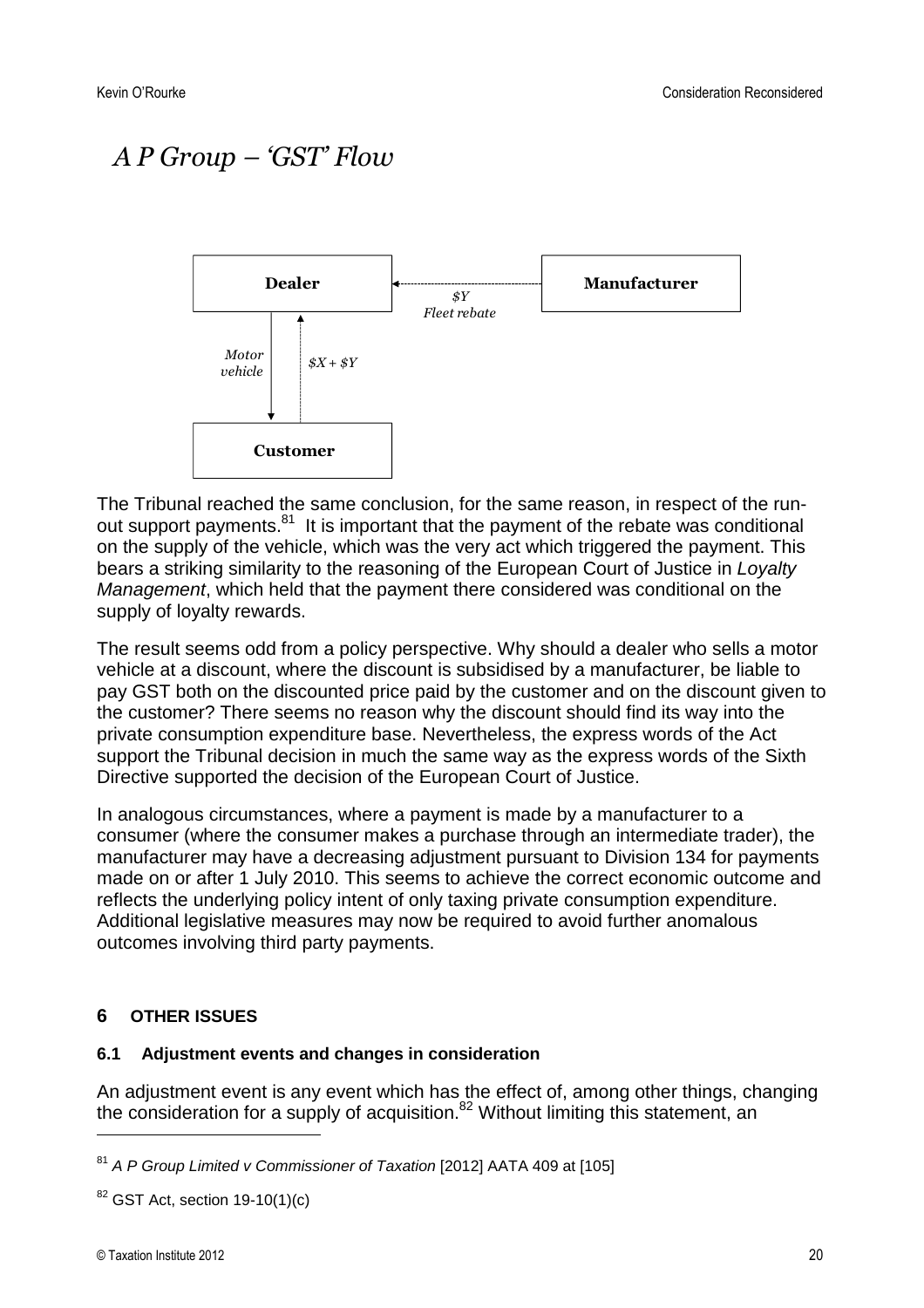adjustment event includes a change to the previously agreed consideration for a supply or acquisition, whether due to the offer of a discount or otherwise.<sup>[83](#page-20-0)</sup>

In the *TAB* case, Gzell J considered that the scratching of a horse from a race may be an adjustment event by changing the consideration for a supply, $84$  but that the payment of a refund did not itself effect a change in consideration, but merely discharged a liability.<sup>[85](#page-20-2)</sup>

These issues may now be addressed by the High Court in *Qantas*. The issue of adjustment events did not really feature in the AAT or Full Court proceedings. In the High Court, the Commissioner submitted that, in the event an intended passenger purchased a fully refundable fare and obtained a refund, there was no cancellation of the supplybut a change to the consideration which was adjusted to nil.<sup>86</sup> Qantas, by contrast, submitted that there was a cancellation of a supply (the flight) and, in the alternative, that there was a change in the consideration to nil irrespective of whether the refundwas claimed by the customer or not[.](#page-20-4) $87$ 

### **6.2 GST-free and input taxed supplies**

Section 9-5 sets out the criteria for a "taxable supply", including that it be made for consideration, and states that a supply is not a taxable supply to the extent it is GST-free or input taxed. Early in the life of GST there was speculation about whether this section was a "gateway" provision requiring that each criterion be satisfied in order for a supply to be GST-free or input taxed. Support for the contention that section 9-5 is not a gateway provision can be found in the following dicta of Lindgren J in the *AXA* case:

Axa also argues that input taxed supplies and GST-free supplies are subsets of taxable supplies. Accordingly, to be an input taxed supply, a supply must first satisfy the Act's definition of "taxable supply". The Commissioner disagrees and submits that input taxed supplies, GST-free supplies and taxable supplies are three separate categories of supply.

. . . The proviso at the end of [section 9-5] does not by its terms require that each of the categories "GST-free supply" and "input taxed supply" lie wholly within the category of "taxable supply". The proviso merely acknowledges the possibility that some taxable supplies may to some extent be GST-free supplies and/or input taxed supplies.<sup>[88](#page-20-5)</sup>

<span id="page-20-0"></span> $83$  GST Act, section 19-10(2)(b)

<span id="page-20-1"></span><sup>84</sup> *TAB Ltd v Commissioner of Taxation* [2005] NSWSC 552 at [51] per Gzell J

<span id="page-20-2"></span><sup>85</sup> *TAB Ltd v Commissioner of Taxation* [2005] NSWSC 552 at [52] per Gzell J

<span id="page-20-3"></span><sup>86</sup> *Commissioner of Taxation v Qantas Airways Ltd* [2012] HCA Trans 131 (4 June 2012)

<span id="page-20-4"></span><sup>87</sup> *Commissioner of Taxation v Qantas Airways Ltd* [2012] HCA Trans 132 (5 June 2012)

<span id="page-20-5"></span><sup>88</sup> *AXA Asia Pacific Holdings Ltd v Commissioner of Taxation* [2008] FCA 1834 at [98]-[99] per Lindgren J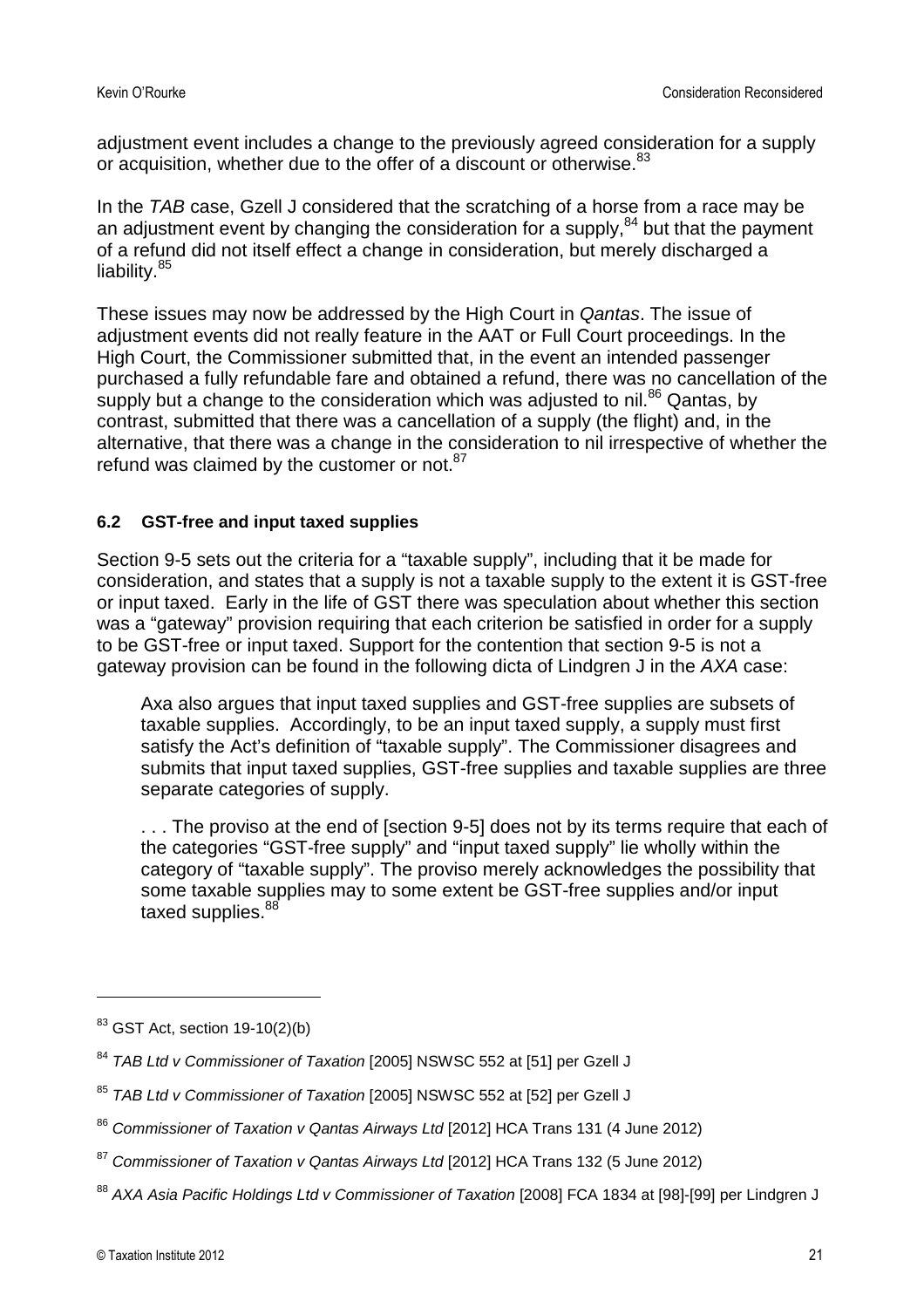In the case of financial supplies, the GST Regulations require that their provision, acquisition or disposal be for consideration.<sup>[89](#page-21-0)</sup> However, for other input taxed supplies, or GST-free supplies, there is no similar requirement that they be made for consideration.

### **6.3 Supplies and acquisitions for no or inadequate consideration**

Although the courts will generally accept the price contractually agreed between the parties to be determinative of the value for taxation purposes, certain supplies made between associates for no or inadequate consideration will have a deemed value for GST purposes equal to the GST-exclusive market value of the supply.<sup>[90](#page-21-1)</sup> This occurs where the recipient of the supply is not entitled to claim full input tax credits.

Much here turns on the definition of "associate" which, by virtue of section 195-1 of the GST Act, has the meaning given by section 318 of the *Income Tax Assessment Act 1936*. That definition is both complex and problematic and sits uneasily with some of the GST entities set out in section 184 of the GST Act. For this reason, there are special "associate" rules in Subdivision 72-D of the GST Act covering GST branches, non-profit sub-entities and certain government entities.

### **6.4 Non-monetary consideration**

The definition of "consideration" discussed earlier clearly includes non-monetary consideration by its reference to "any act or forbearance" in addition to "payment". There has not been any litigation on this aspect of consideration, most likely because the Commissioner has mostly taken a fairly sensible and straightforward approach since the early days of GST.<sup>[91](#page-21-2)</sup> Much of this is encapsulated in public ruling GSTR 2001/6, dealing specifically with non-monetary consideration.<sup>[92](#page-21-3)</sup>

In most circumstances where parties are dealing at arm's length, the Commissioner takes the view that the goods, services or other things exchanged are of equal GST inclusive market value. $93$  He will also allow any reasonable method to determine the GST inclusive market value of non-monetary consideration including using the market value of an identical or similar good, service or thing, or a professional appraisal.<sup>[94](#page-21-5)</sup> Where both the supply and the consideration are difficult to value (for example, a

<span id="page-21-0"></span><sup>89</sup> *A New Tax System (Goods and Services Tax) Regulations 1999*, regulation 40-5.09(1)(a)(i)

<span id="page-21-1"></span><sup>&</sup>lt;sup>90</sup> GST Act, Division 72

<span id="page-21-2"></span> $91$  Some difficulties have arisen, such as with "parts exchange" arrangements in the mining industry, but these have not led to significant disputes.

<span id="page-21-3"></span> $92$  See also GSTR 2003/14, Goods and services tax: the GST implications of transactions between members of a barter scheme conducted by a trade exchange

<span id="page-21-4"></span> $93$  GSTR 2001/6, paragraph 138

<span id="page-21-5"></span> $94$  GSTR 2001/6, paragraph 144